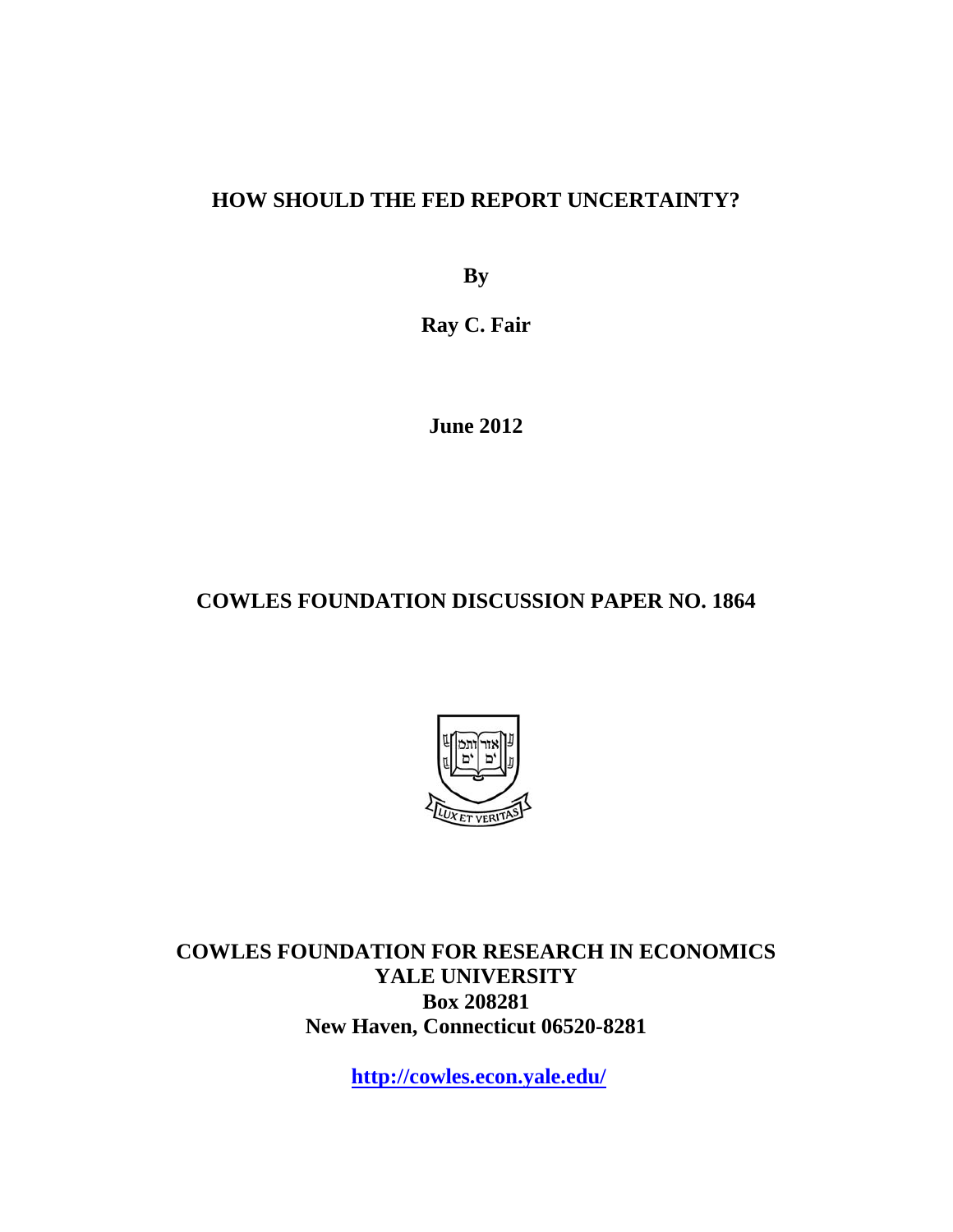# How Should the Fed Report Uncertainty? Ray C. Fair<sup>∗</sup> June 2012

#### Abstract

In January 2012 the Fed began reporting ranges of its economic forecasts. The ranges, however, measure differences of opinion, not variances of economic forecasts. This paper discusses what the Fed could report in a world in which it used a single macroeconometric model to make its forecasts and guide its policies. Suggestions are then made as to what might be feasible for the Fed to report given that it is unlikely to be willing to commit to a single model.

# 1 Introduction

In January 2012 the Fed began reporting ranges of its economic forecasts along with central tendencies. Projections are collected from each member of the Board of Governors and each president of a Federal Reserve bank, up to 19 in all. The ranges are taken from these projections. The ranges thus measure differences of opinions among the participants. These ranges, while interesting, are not measures of uncertainty usually associated with economic forecasts. They are not, say, estimated standard errors of forecasts. There could be, for example, broad consensus about the mean paths of future economic variable values, making the ranges

<sup>∗</sup>Cowles Foundation and International Center for Finance, Yale University, New Haven, CT 06520-8281. Phone: 203-432-3715; e-mail: ray.fair@yale.edu; website: *fairmodel.econ.yale.edu*.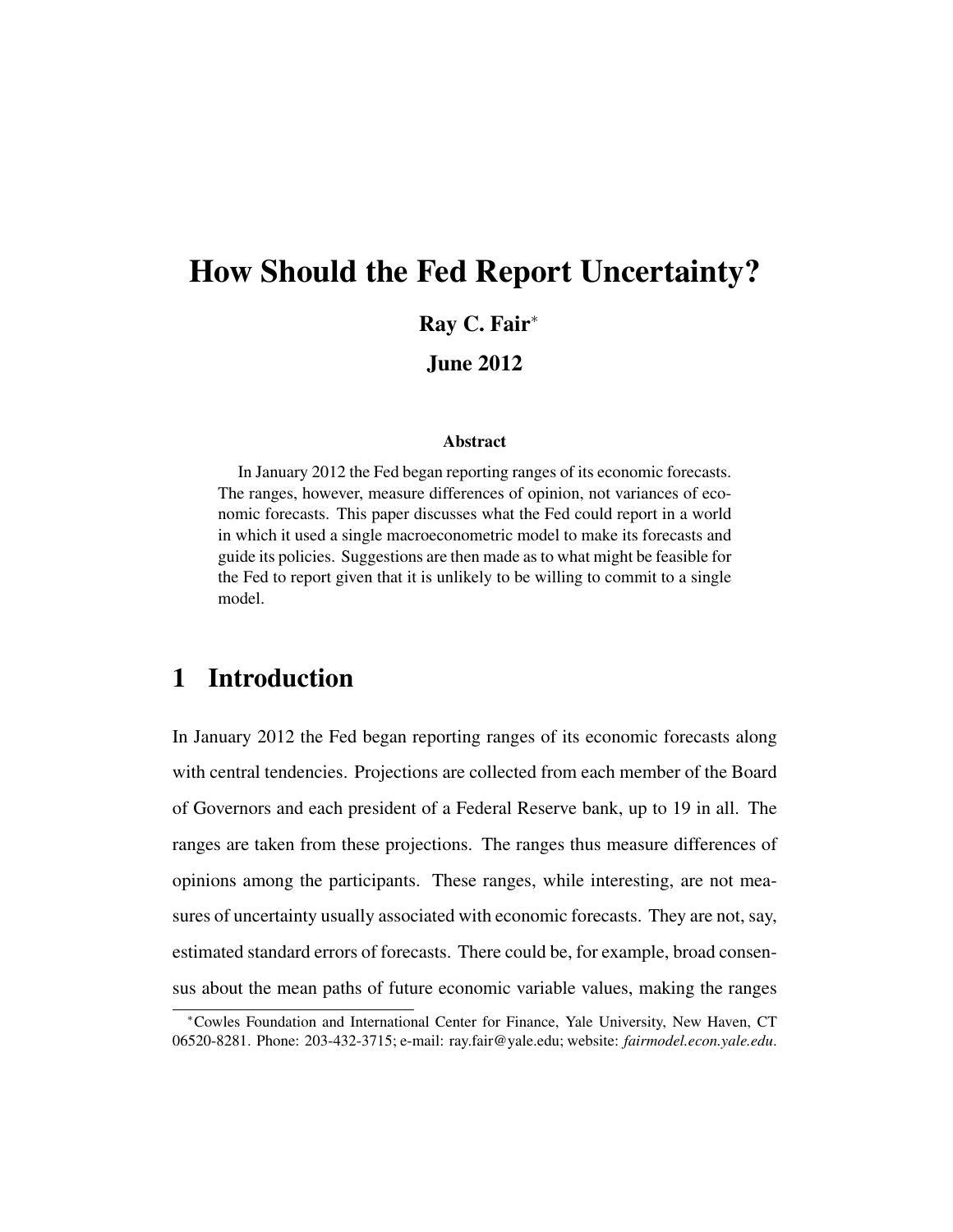small, and yet considerable uncertainty around the mean paths—say because of uncertainty about Europe or Asia or U.S. fiscal policy.

This paper discusses what the Fed could report in a world in which it used a single macroeconometric model to make its forecasts and guide its policies. Suggestions are then made as to what might be feasible for the Fed to report given that it is unlikely to be willing to commit to a single model. A particular model—the MC model in Fair (2004)—is used as an illustration.

The general model is presented in Section 2; estimation is discussed in Section 3; and solution is discussed in Section 4. Stochastic simulation, a tool that can be used to estimate uncertainty, is discussed in Section 5. The solution of optimal control problems in the deterministic case is discussed in Section 6, and stochastic simulation and optimal control are discussed in Section 7. The example is presented in Section 8. Section 9 then provides suggestions for what the Fed might be able to do in practice.

A key procedure in this paper is the use of certainty equivalence. When a nonlinear model is solved setting the errors to their expected values (assumed to be zero throughout this paper), the solution value of a variable is not its expected value. The assumption in this paper is that the difference between the two values is small enough to be ignored. Expected values can be estimated using stochastic simulation, and when this is done it is usually the case for macroeconometric models that the estimated expected value is close to the solution value with the errors set to zero.<sup>1</sup> The use of stochastic simulation in this paper is not to improve upon estimates of expected values, but to estimate uncertainty.

<sup>&</sup>lt;sup>1</sup>See, for example, Fair  $(2004, \text{Table 9.4}, p. 127)$ .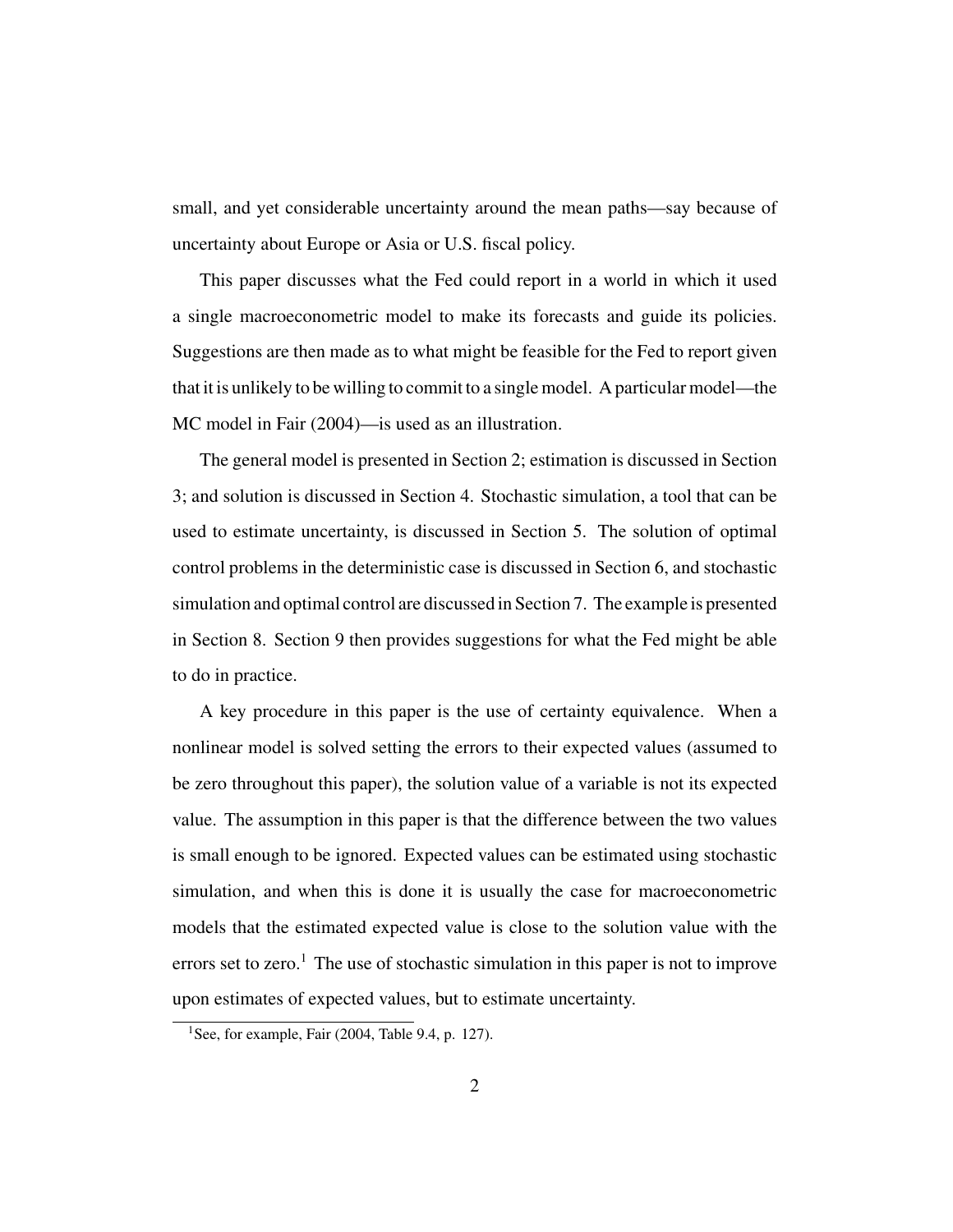# 2 A General Model

The general model considered in this paper is dynamic, nonlinear, simultaneous, and may have rational (model consistent) expectations:

$$
f_i(y_t, y_{t-1}, \dots, y_{t-p}, E_{t-1}y_t, E_{t-1}y_{t+1}, \dots, E_{t-1}y_{t+h}, x_t, \alpha_i) = u_{it}
$$
  
\n
$$
i = 1, \dots, n, \quad t = 1, \dots, T,
$$
\n(1)

where  $y_t$  is an n–dimensional vector of endogenous variables,  $E_{t-1}$  is the conditional expectations operator based on the model and on information through period  $t-1$ ,  $x_t$  is a vector of exogenous variables, and  $\alpha_i$  is a vector of coefficients. The first  $m$  equations are assumed to be stochastic, with the remaining equations identities. The vector of errors,  $u_t = (u_{1t}, \dots, u_{mt})'$ , is assumed to be *iid*. The function  $f_i$  may be nonlinear in variables, coefficients, and expectations.  $u_i$  will be used to denote the T-dimensional vector  $(u_{i1},...,u_{iT})'$ .  $\alpha$  will be used to denote the vector of all the coefficients in the model. The vector  $x_t$  can include lagged values of exogenous variables as well as values for period t.

This specification is fairly general. It includes as a special case the VAR model. It also incorporates autoregressive errors. If there are no expectation variables on the right hand side in an equation  $i$  and if the original error term in the equation follows a rth order autoregressive process, say  $w_{it} = \rho_{1i}w_{it-1} + \ldots + \rho_{ri}w_{it-r} + u_{it}$ , then the equation can be assumed to have been transformed into one with  $u_{it}$  on the right hand side. The autoregressive coefficients  $\rho_{1i}, \ldots, \rho_{ri}$  are incorporated into the  $\alpha_i$  coefficient vector, and additional lagged variable values are introduced. This transformation makes the equation nonlinear in coefficients if it were not otherwise, but this adds no further complications because the model is already allowed to be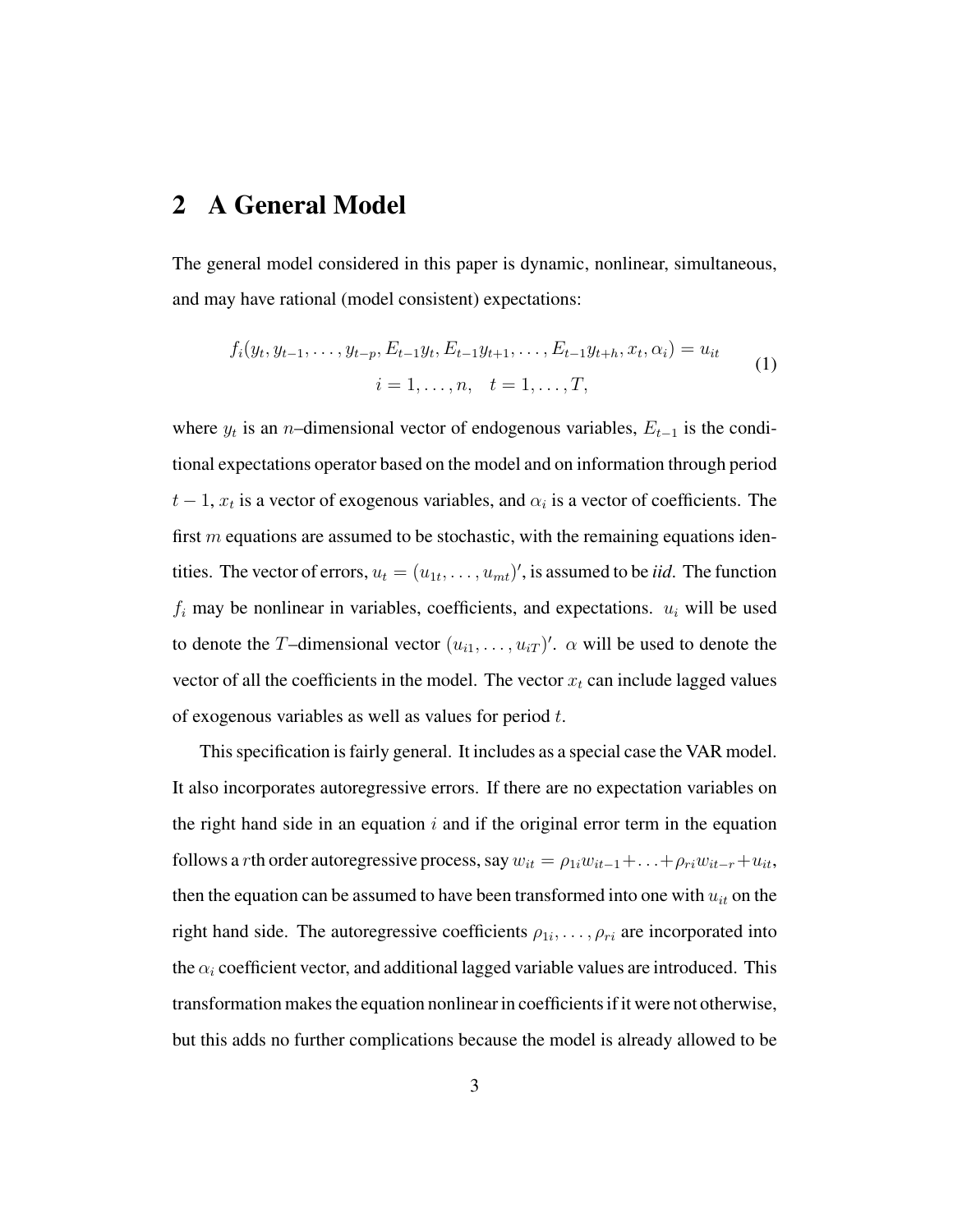nonlinear. The coefficient vector  $\alpha$  thus includes any autoregressive coefficients. The assumption that  $u_t$  is *iid* is thus not as restrictive as it would be if the model were required to be linear in coefficients. If there are expectation variables on the right hand side of an equation, the treatment of autoregressive errors is more complicated because there is now more than one viewpoint date. The treatment in this case is discussed in Fair and Taylor (1983, 1990). In what follows the model in (1) will be called a "RE" model if there is at least one right-hand-side expectation variable in at least one of the equations.

# 3 Estimation

One method for estimating the model in  $(1)$  is two-stage least squares  $(2SLS)$  equation by equation. For an equation  $i$  with no right-hand-side expectation variables, the 2SLS estimate of  $\alpha_i$  is obtained by minimizing

$$
S_i = u_i' Z_i (Z_i' Z_i)^{-1} Z_i' u_i \tag{2}
$$

with respect to  $\alpha_i$ , where  $Z_i$  is a  $T \times K_i$  matrix of first stage regressors. The first stage regressors can be a subset of the predetermined variables in the model, where the predetermined variables are assumed to be correlated with the right-hand-side endogenous variables in the equation but not with the error term.

If there are right-hand-side expectation variables, Hansen's (1982) method can be used to estimate  $\alpha_i$ . For example, say that  $E_{t-1}y_{2t+1}$  and  $E_{t-1}y_{2t+2}$  are postulated to be explanatory variables in equation  $i$ . If it is assumed that variables in a matrix  $Z_i$  are used in part by agents in forming their (rational) expectations, then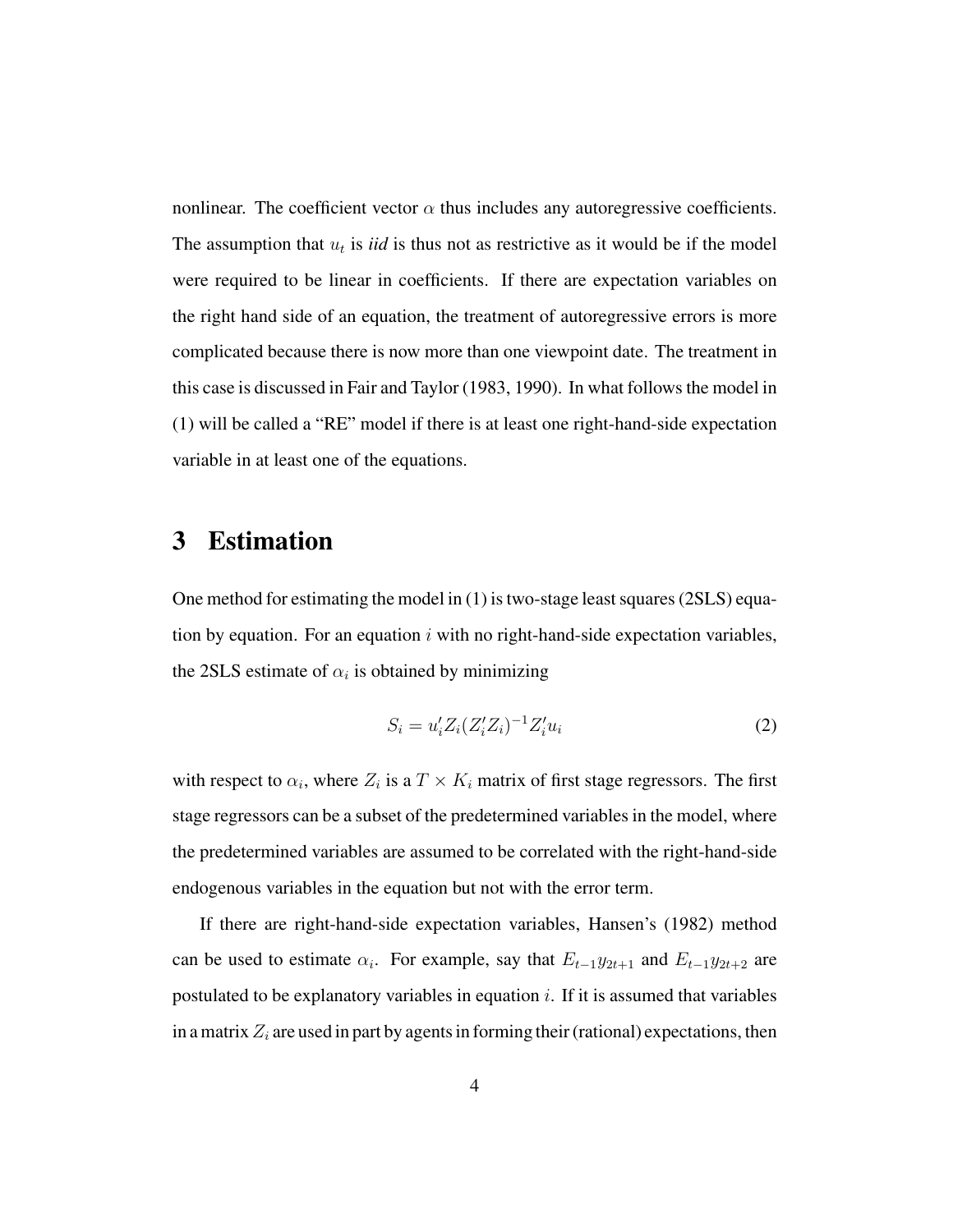Hansen's method in this context is simply 2SLS with adjustment for the moving average process of the error term. The expectations variables are replaced by the actual values  $y_{2t+1}$  and  $y_{2t+2}$ , and the first stage regressors are the variables in  $Z_i$ . Consistent estimation does not require that  $Z_i$  include all the variables used by agents in forming their expectations. The requirement for consistency is that  $Z_i$  be uncorrelated with the expectation errors, which is true if expectations are rational and  $Z_i$  is at least a subset of the variables used by the agents.<sup>2</sup>

Another estimation method is full information maximum likelihood (FIML). Under the assumption that  $u_t$  is independently and identically distributed as multivariate normal  $N(0, S)$ , FIML estimates of  $\alpha$  are obtained by maximizing

$$
L = -\frac{T}{2}\log|S| + \sum_{t=1}^{T}\log|J_t|
$$
 (3)

with respect to  $\alpha$ , where S is the  $m \times m$  covariance matrix of the errors and  $J_t$  is the  $n \times n$  Jacobian matrix for period t. The ij element of S is  $(1/T) \sum_{t=1}^{T} u_{it} u_{jt}$ .

For non RE models estimates of  $u_t$ ,  $t = 1, \ldots, T$ , can be obtained from (1) given the data and a value of  $\alpha$ . The elements of the Jacobian can also be computed. For a given value of  $\alpha$ , L can thus be computed, and so the FIML maximization problem can be turned over to a nonlinear maximization algorithm. My experience is that the Parke (1982) algorithm works well for large models.

For RE models estimates of  $u_t$  cannot be obtained until the expectations have been computed. The first step given the data and a value of  $\alpha$  is to compute the expectations. This can be done using the EP method discussed in the next section. Given the expectations, estimates of  $u_t$  and of the Jacobian elements can be

<sup>&</sup>lt;sup>2</sup>For more details, including the case in which  $u_{it}$  is serially correlated, see Fair (1993) or Fair (1994), pp. 65-70.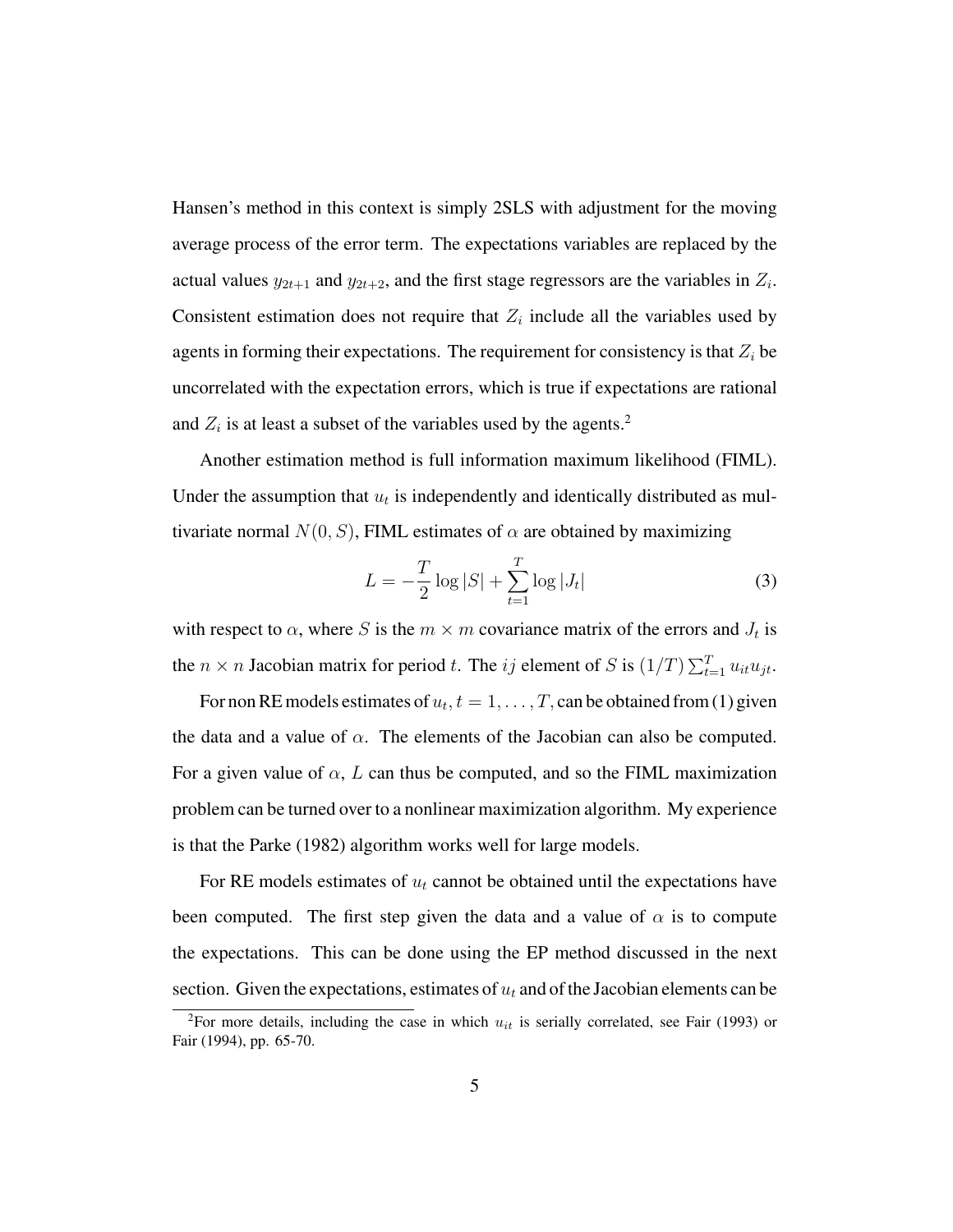obtained. Since the expectations have viewpoint date  $t-1$ , they are predetermined from the point of view of taking derivatives for the Jacobian. For RE models L can thus be computed for a given value of  $\alpha$ , and the problem can be turned over to a maximization algorithm. The extra work for RE models is solving for a given value of  $\alpha$  the expectations for each of the T viewpoint dates. Various tricks to lessen computational time are discussed in Fair and Taylor (1990). FIML estimates have the advantage of incorporating all the nonlinear restrictions on the reduced form coefficients. For RE models, for example, all the nonlinear restrictions are used in computing the expectations.

### 4 Solution

For non RE models the solution of (1) is trivial. Consider the solution for period  $t$ . Given an estimate of  $\alpha$ , given values of the lagged endogenous variables (values for periods  $t - 1$  and back), given values of the variables in  $x_t$ , and given values of the errors  $u_t$ , values for  $y_t$  can be computed using a technique like Gauss-Seidel. A solution for period  $t + 1$  is dynamic if the solution values of the endogenous variables for period t are used in computing the solution values for period  $t + 1$ , where values of  $x_{t+1}$  and  $u_{t+1}$  are also needed. A static solution for period  $t+1$  is one in which the actual values of  $y_t$  are used. The values of the errors are usually set to their expected values, which, as mentioned in Section 1, are taken to be zero in this paper.

For RE models the solution for period  $t$  requires that the expectations for periods  $t, t + 1, \ldots, t + h$  be computed first. Agents are assumed to solve the model to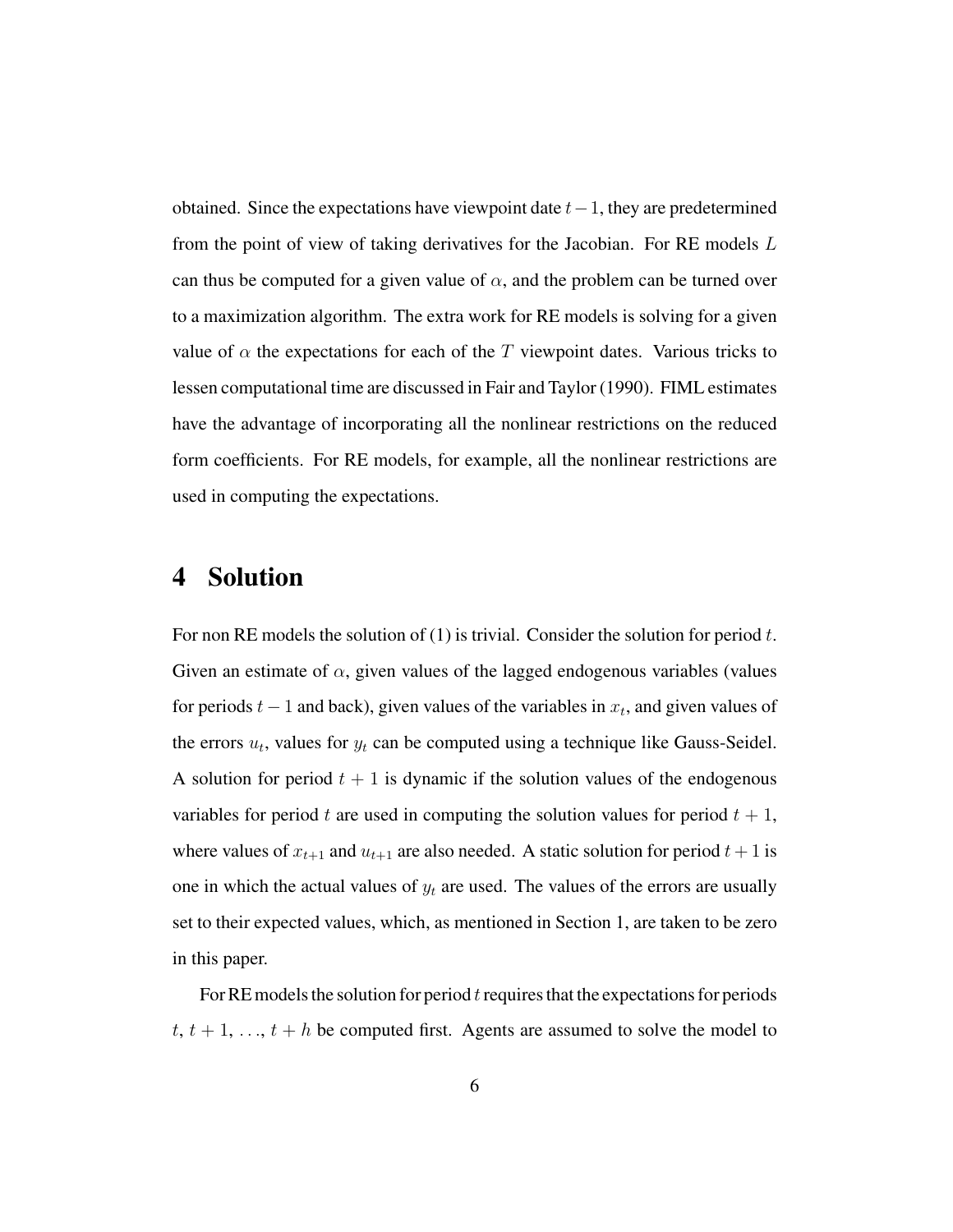compute these expectations given values they choose before solution of the current and future values of the exogenous variables and errors. It does not have to be the case that the values they use for  $x_t$  are the values used in the solution of the model for period  $t$ , but for simplicity this will be assumed here. It will also be assumed that the agents always use zero for the errors.

Consider solving the model for period  $t$ . A popular method is the extended path (EP) method in Fair and Taylor (1983). The method iterates over solution *paths*. Values of the expectations for period t through period  $t+h+k+h$  are first guessed, where  $h$  is the maximum lead in the model and  $k$  is chosen as discussed below. Given these guesses, the model can be solved for periods t through  $t + h + k$  in the usual ways (usually period by period using the Gauss-Seidel technique). This solution provides new values for the expectations through period  $t+h+k$ , namely the solution values. Given these new values, the model can be solved again for periods t through  $t+h+k$ , which provides new values for the expectations, and so on. Convergence is reached when the predicted values for periods t through  $t + h$ from one iteration to the next are within a prescribed tolerance level of each other. (There is no guarantee of convergence, but in most applications convergence is not a problem.)

In this process the guessed values of the expectations for periods  $t + h + k + 1$ through  $t + h + k + h$  (the h periods beyond the last period solved) have not been changed. If the solution values for periods t through  $t + h$  depend in a nontrivial way on these guesses, then overall convergence has not been achieved. To check for this, the entire process can be repeated for  $k$  one larger. If increasing  $k$  by one has a trivial effect (based on a tolerance criterion) on the solution values for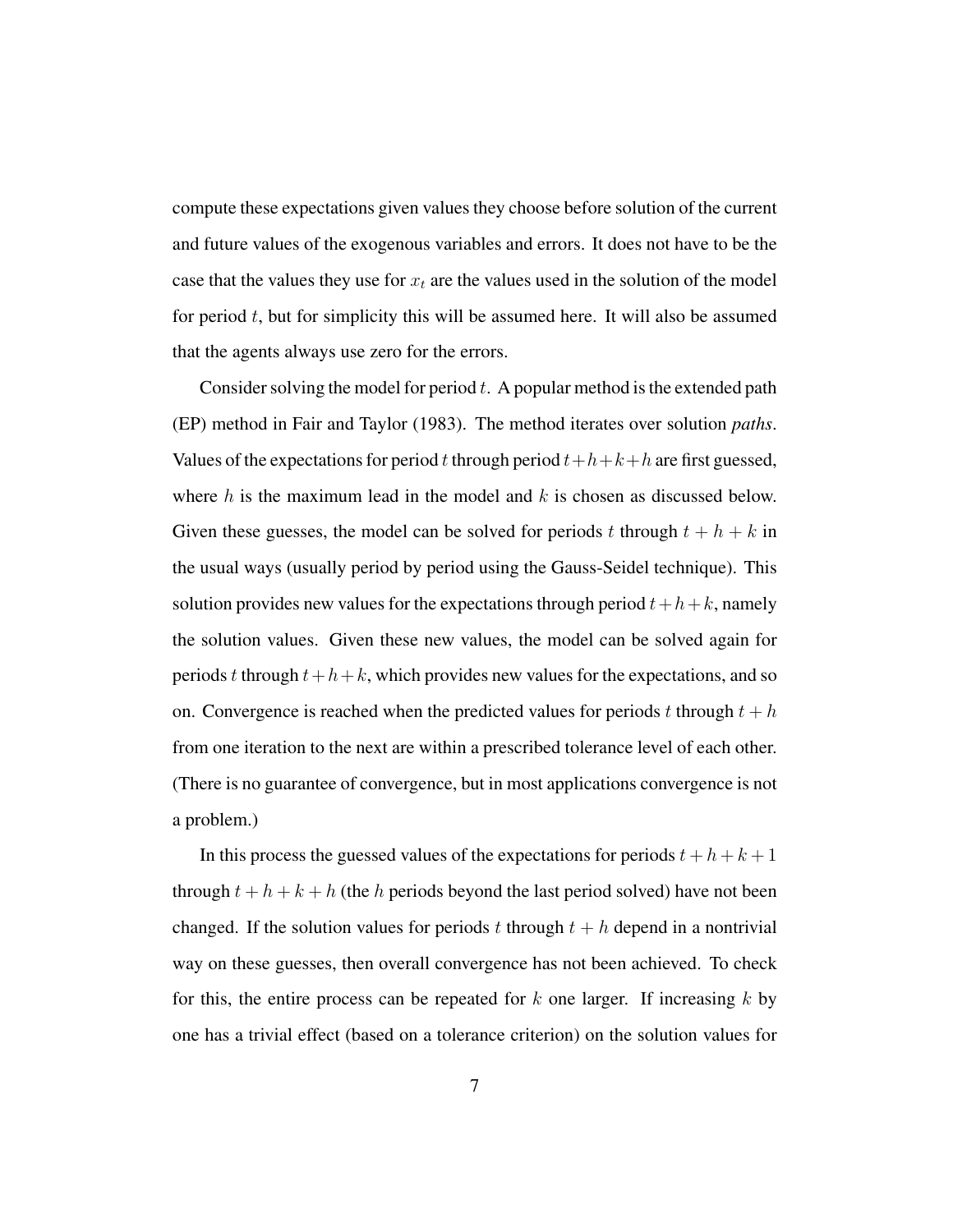t through  $t + h$ , then overall convergence has been achieved; otherwise k must continue to be increased until the criterion is met. In practice what is usually done is to experiment to find the value of  $k$  that is large enough to make it unlikely that further increases are necessary for any experiment that might be run and then do no further checking using larger values of  $k$ . Since for a given  $k$  agents solve the model through period  $t + h + k$ , values of the exogenous variables and errors are needed through this period. Agents most have expectations of these values before solving the model.

After the expectations are computed the model can be solved for period  $t$ . In fact, if the agents use the same value of  $x_t$  as is used for the solution of the model, which is assumed here, the model has already been solved for  $t$ , namely the computed expectation for  $t$ . Given the solution for  $t$ , one can move on to the solution for  $t + 1$ . If the solution is dynamic and if agents use the same exogenous variable values as are used for the solution of the model, the solution for  $t + 1$  has already been computed, namely the computed expectation for  $t + 1$ .

For FIML,  $T$  uses of the EP method are required per evaluation of  $L$  since the solution is static. Note regarding certainty equivalence that this procedure for computing FIML estimates for RE models is based on the assumption that the solution values are the expected values. Note also that values of the exogenous variables and errors are required beyond the last observation  $T$  because expectations beyond T have to be computed. For example, for the solution for the last period  $T$ , values are needed for  $T + 1$  through  $T + h + k$ , where k is defined in the previous section.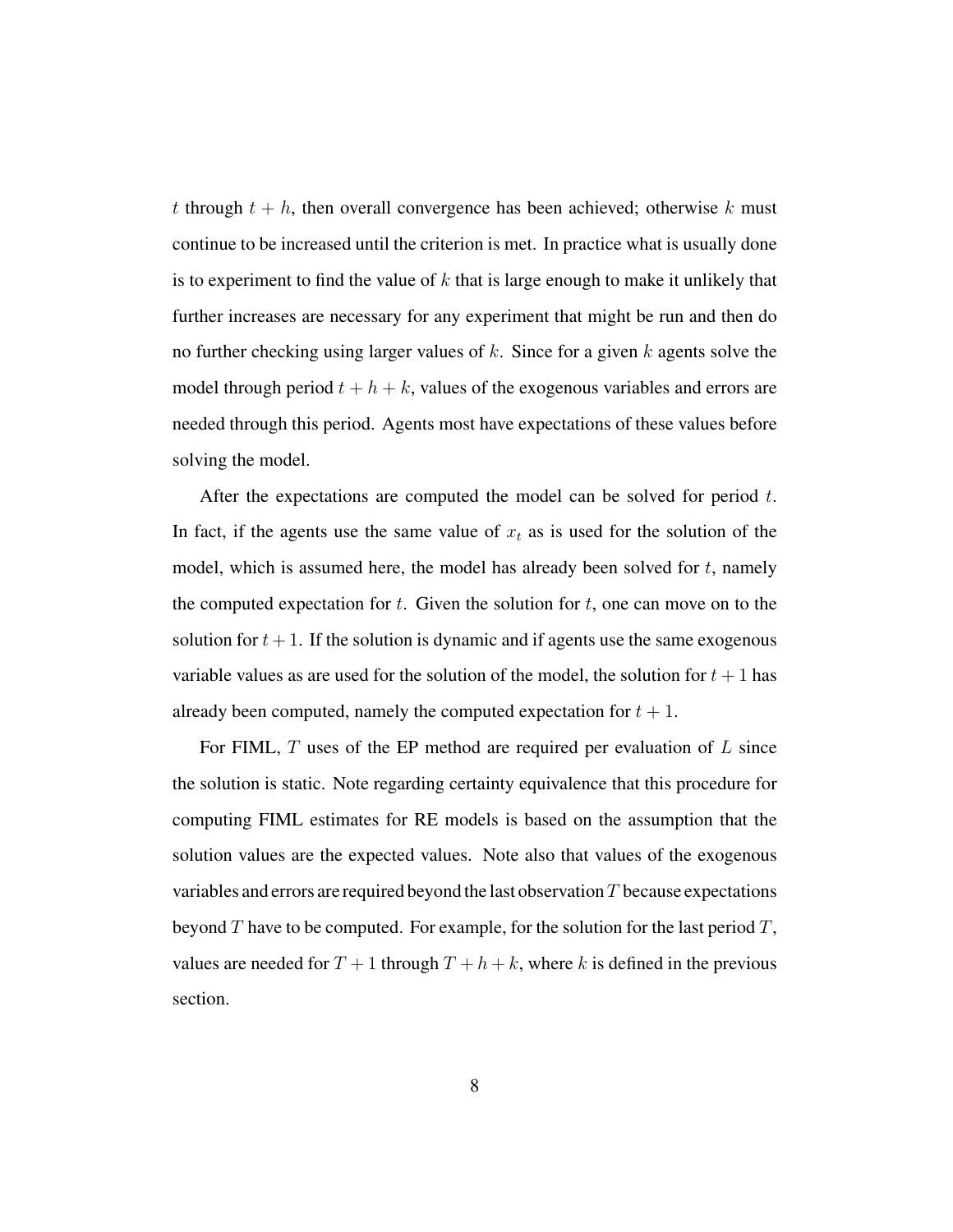### 5 Stochastic Simulation or Bootstrapping

The solutions described above are deterministic in that the errors have been set to fixed values and the model solved once per period. Estimates of uncertainty can be made by using stochastic simulation. Stochastic simulation has a long history in macroeconomics. The seminal paper in this area is Adelman and Adelman (1959), which introduced the idea of drawing errors to analyze the properties of econometric models. Closely related to stochastic simulation is the bootstrap procedure, introduced in statistics in 1979 by Efron (1979). In Fair (2003 and 2004, Chapter 9) I discuss the relationship between these two literatures and integrate for a model like (1) the bootstrap approach to evaluating estimators and the stochastic simulation approach to evaluating models' properties.

When solving a model there are two sources of uncertainty of the predicted values. One is from the fact that the coefficients are only estimated rather than known, and the other is from the additive errors. Much of the stochastic-simulation literature has taken the coefficients to be fixed and focused on the additive errors. The bootstrap literature has been concerned with evaluating estimators. In this paper uncertainty from the coefficient estimates is not taken into account. It is straightforward to do this—see Fair (2004, Chapter 9)—but beyond what a central bank is likely to do.

The aim in this paper, as should be the aim of the Fed, is to estimate as precisely as possible standard errors of the forecasts. The complication regarding the Fed is that it controls a key variable in the model, namely the federal funds rate. For present purposes there are at least three assumptions that can be made about Fed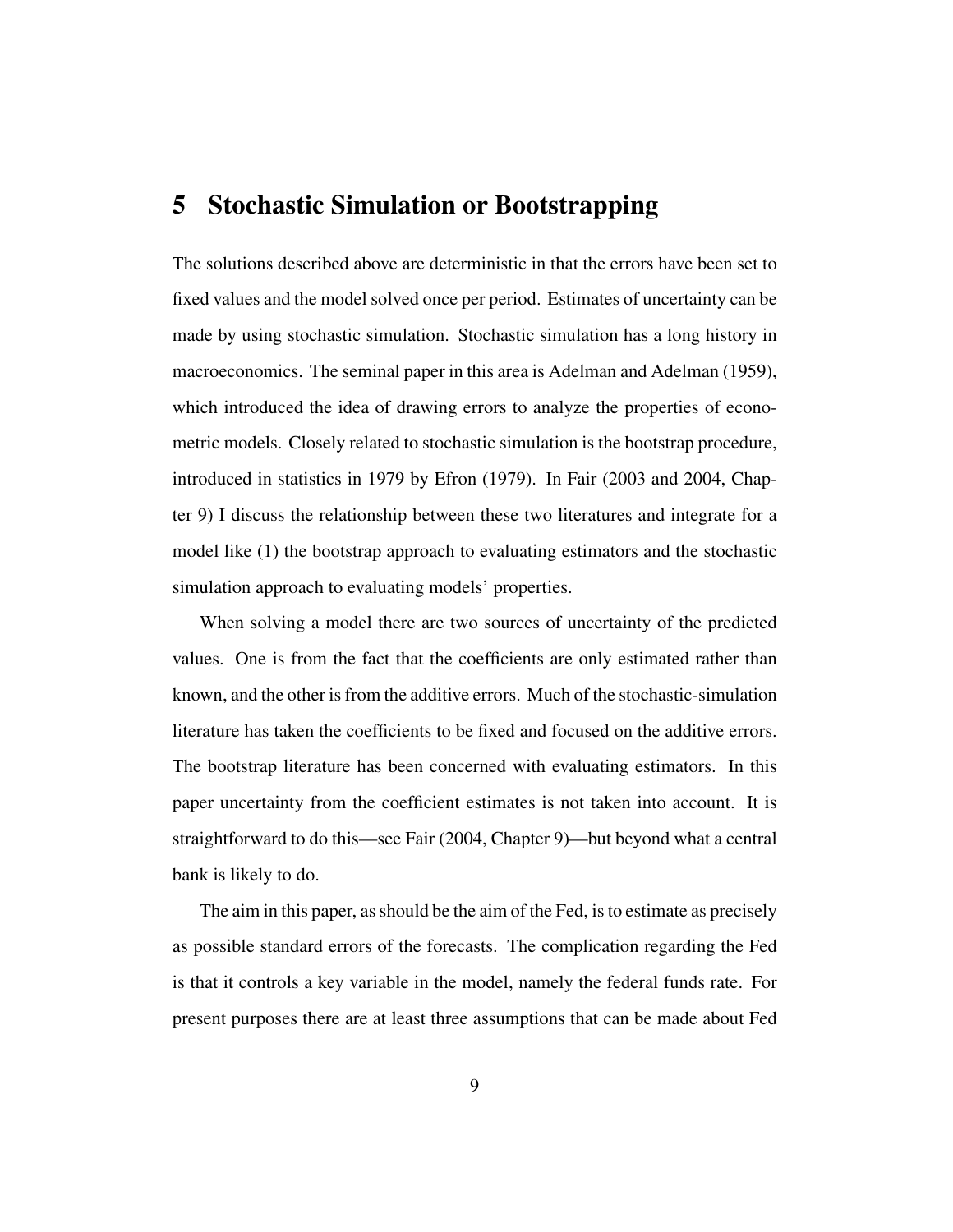behavior when computing standard errors. One is that the Fed simply sets a path of the funds rate and never deviates from this path. This is, of course, an unrealistic assumption since the Fed does respond to surprise changes in the economy. The second is that the Fed at the beginning of each period solves an optimal control problem in choosing the interest rate path. The third is that the Fed uses an interest rate rule, which then simply makes the interest rate an endogenous variable in the model. This section will assume that an interest rate rule is being used, and the next section discusses optimal control.

First assume that the Fed has made at the beginning of period  $T+1$  a "baseline" forecast for  $T + 1$  and beyond. This forecast would be based on a set of coefficient estimates, lagged endogenous variables, and choices of current and future values of the exogenous variables and errors. As noted above, for RE models values of the exogenous variables and errors are needed beyond the end of the forecast horizon.

For a model estimated for periods 1 through T, estimates of  $u_t$ ,  $t = 1, \ldots, T$ , are available. These are the estimated residuals. One way of doing stochastic simulation is to draw from these errors. A vector of errors,  $u_t^j$  $t<sub>t</sub>$ , can be drawn with replacement from the  $T$  vectors of estimated errors, with probability  $1/T$  of drawing any particular vector. Another way of doing stochastic simulation is to assume that  $u_t$  is distributed  $N(0, \hat{S})$ , where  $\hat{S}$  is the estimated  $m \times m$  covariance matrix.  $u_t^j$  would be a random draw from this distribution. The first procedure has the advantages that it is distribution free and uses the actual historical residuals. The second procedure has the advantage that it is consistent with the assumptions behind the estimation of the model. For present purposes all that needs to be assumed is that  $u_t^j$  can be drawn in some way.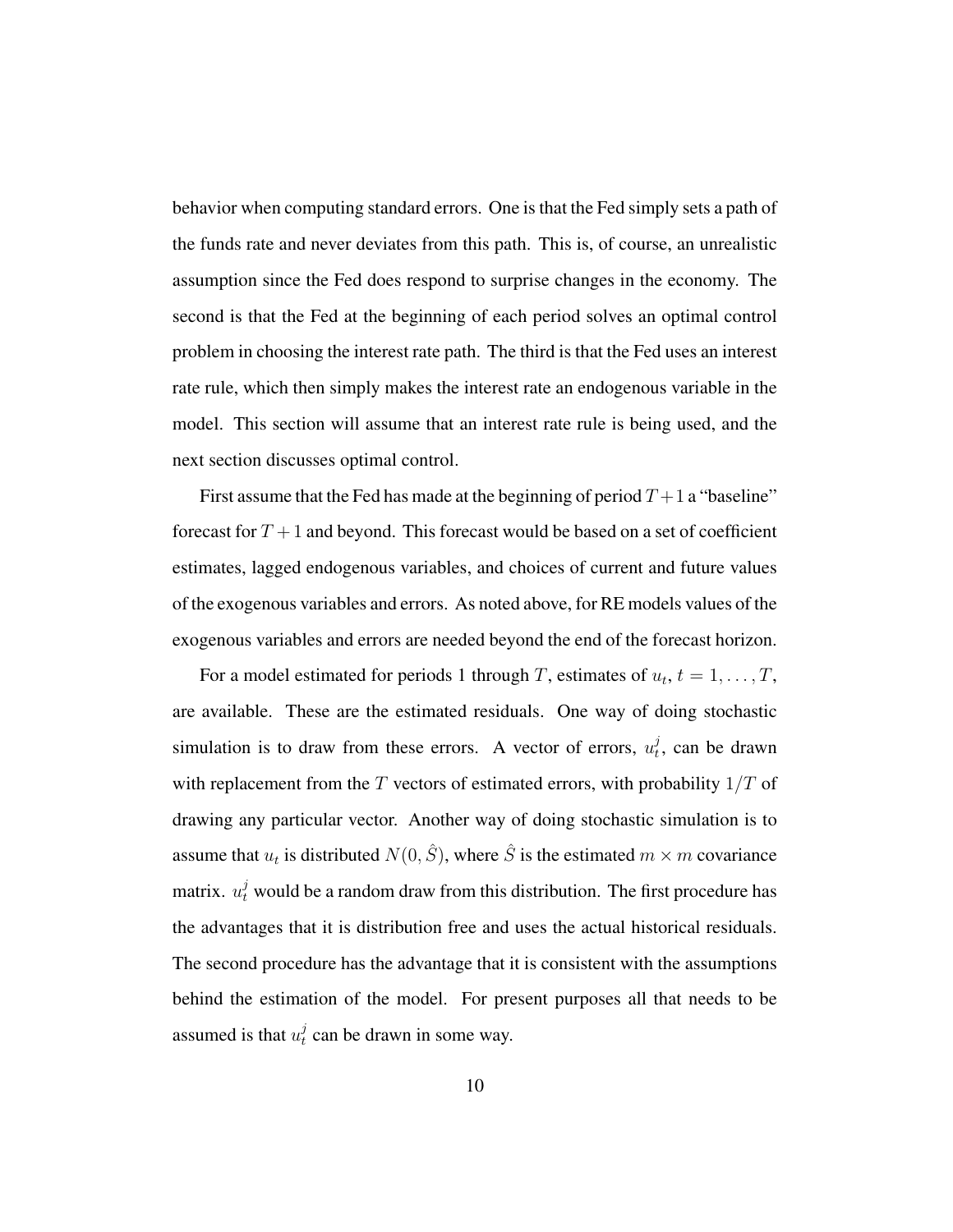Consider the solution for period  $T + 1$  for a non RE model. For a given draw  $u_{T+1}^j$  the model can be solved, producing solution values  $y_{T+1}^j$ . Doing this J times produces a distribution of solution values, from which measures of central tendency and dispersion can be computed. The mean for endogenous variable  $i$  is

$$
\bar{y}_{iT+1} = \frac{1}{J} \sum_{j=1}^{J} y_{iT+1}^j
$$
\n(4)

and the variance is

$$
\sigma_{iT+1}^2 = \frac{1}{J} \sum_{j=1}^{J} (y_{iT+1}^j - \bar{y}_{iT+1})^2
$$
\n(5)

Ignoring simulation error from the fact that J is finite,  $\bar{y}_{iT+1}$  is the expected value of  $y_{iT+1}$ . Again, however, the main reason for doing stochastic simulation is not to compute more accurate expected values but measures of dispersion.

For a dynamic simulation of, say, two periods, errors would be drawn for periods  $T+1$  and  $T+2$  and the model solved for the two periods using these draws. Solution values for the two periods would be computed for each endogenous variable, which is one trial. J trials would be done, producing  $J$  values of the predictions for each of the two periods. As many periods ahead can be done as desired. If the Fed were doing this, the interest rate rule would presumably be deterministic, and so errors would not be drawn for it.

For RE models if agents do not observe the error draw and continue to form expectations using zero values for the errors for periods  $T + 1$  and beyond, the story for period  $T + 1$  is the same as for non RE models. The expectations are predetermined regarding the draws. For a dynamic simulation the story for period  $T + 2$  is different. Using the error draw for  $T + 1$ , the final solution values of the endogenous variables for  $T + 1$  are different from what the agents expected them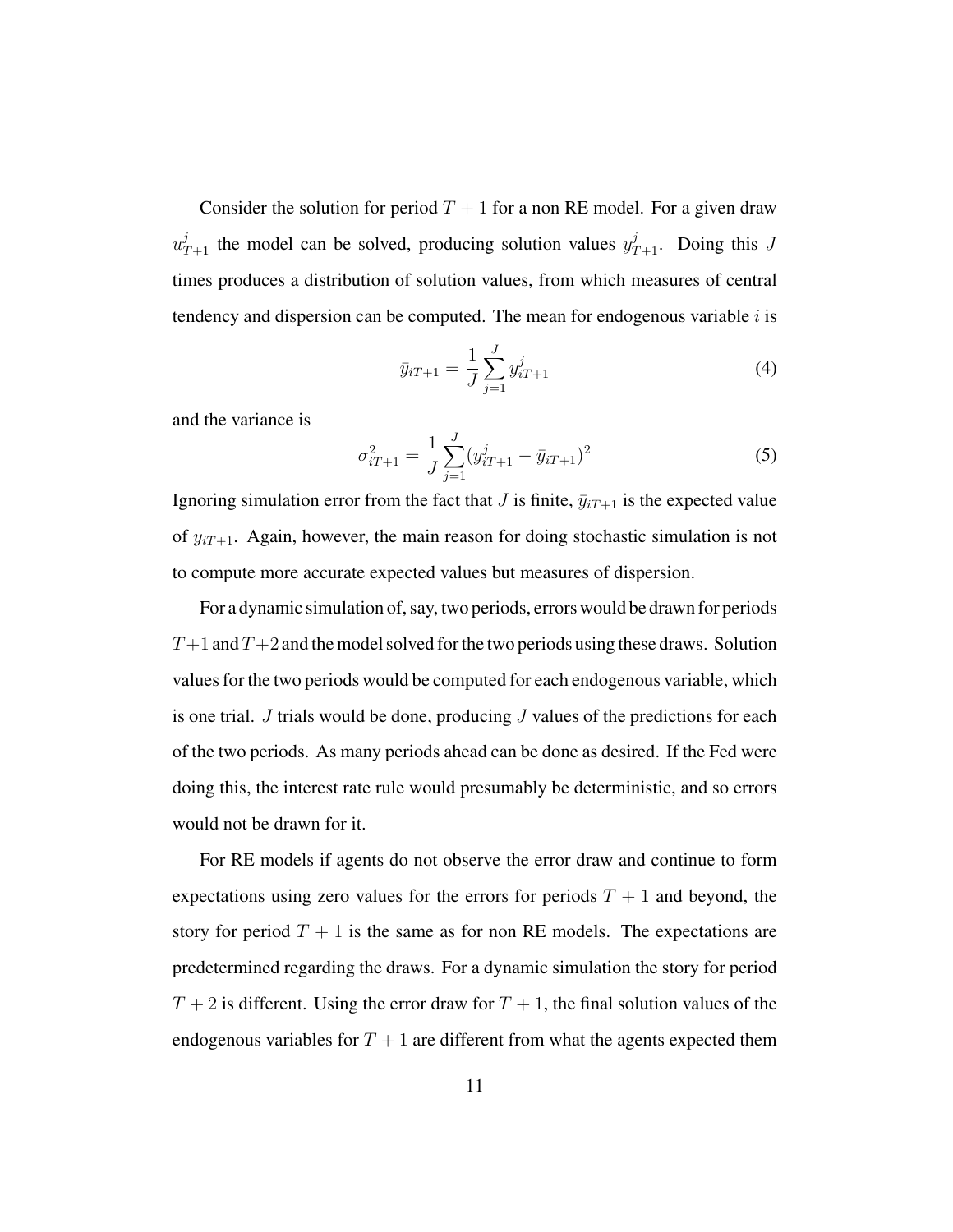to be, unlike in the deterministic case. At the beginning of  $T + 2$  they would use the observed (solution) values of the endogenous variables for  $T + 1$  in forming their expectations for  $T + 2$  and beyond. The EP method must thus be used for each period solved, not just for period  $T + 1$  as in the deterministic case. For a horizon of r periods, r error vectors would be drawn and the EP method used  $r$ times. This is one trial. After  $J$  trials there would be  $J$  solution values of each endogenous variable for each period, as in the non RE case.

### 6 Optimal Control: Deterministic Case

Now consider the case in which the Fed sets the federal funds rate by solving an optimal control problem. For a linear non RE model and a quadratic objective function, analytic, closed-form solutions are available—see, for example, Chow (1975). In this case, if the Fed reported the feedback equation, the coefficients in the model, and the covariance matrix of the errors, users would have all the information they need to compute means and variances.

In practice models are not linear, objective functions are generally not quadratic, and there may be rational expectations. The following is a more general problem. The deterministic case is considered in this section and the stochastic case in the next. Assume that the horizon is  $t = T + 1, \ldots, T + r$  and that the objective is to maximize the expected value of  $W$ , where  $W$  is

$$
W = g(y_{T+1}, \dots, y_{T+r}, x_{T+1}, \dots, x_{T+r})
$$
\n<sup>(6)</sup>

In most applications the objective function is assumed to be additive across time,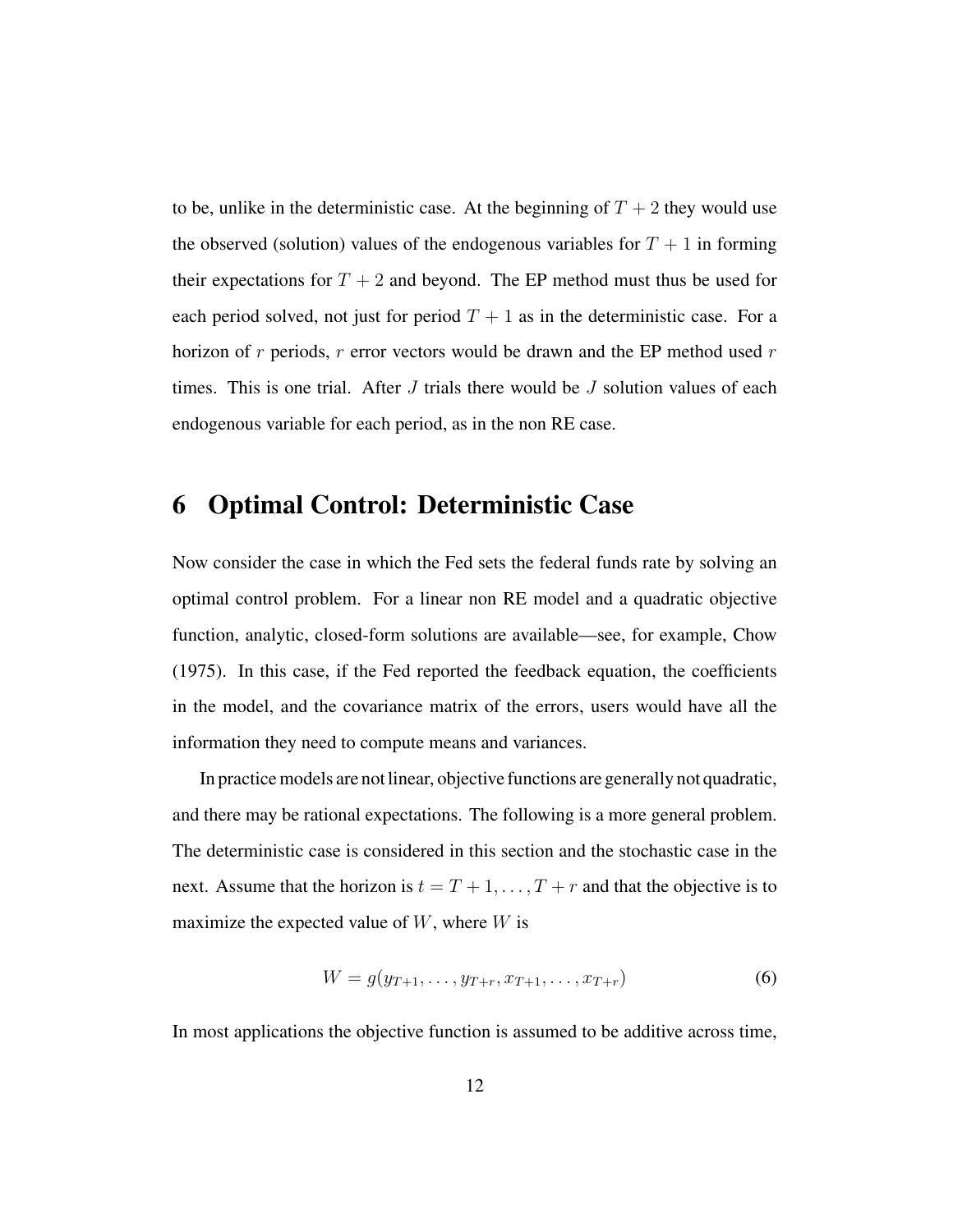which means that (6) can be written

$$
W = \sum_{t=T+1}^{T+r} g_t(y_t, x_t)
$$
\n(7)

Assume that the control variable of the Fed, the federal funds rate, is variable  $x_{1t}$ , and let  $z = (x_{1T+1}, \ldots, x_{1T+r})$ . If all the errors are set to zero, then for each value of  $z$  one can compute a value of  $W$  by first solving the model for  $y_{T+1}, \ldots, y_{T+r}$  and then using these values along with the values for  $x_{T+1}, \ldots, x_{T+r}$  to compute W in (6) or (7). Stated this way, the optimal control problem is choosing values (the elements of z) to maximize an *unconstrained* nonlinear function. By substitution, the constrained maximization problem is transformed into the problem of maximizing an unconstrained function of the control variables:

$$
W = \Phi(z) \tag{8}
$$

where  $\Phi$  stands for the mapping  $z \longrightarrow y_{T+1}, \ldots, y_{T+r}, x_{T+1}, \ldots, x_{T+r} \longrightarrow W$ . Given this setup, the problem can be turned over to a nonlinear maximization algorithm like DFP. For each iteration of the algorithm, the derivatives of  $\Phi$  with respect to the elements of  $z$ , which are needed by the algorithm, can be computed numerically. An algorithm like DFP is generally quite good at finding the optimum for a typical control problem.<sup>3</sup>

Regarding the choice of  $r$ , the end of the horizon, it is sometimes the case that unusual results are obtained near the end of the horizon because there is no tomorrow. In practice the end of the horizon should be taken to be large enough so that end-of-horizon effects have small effects on the earlier control values of

<sup>&</sup>lt;sup>3</sup>See Fair (1974) for various applications of this procedure.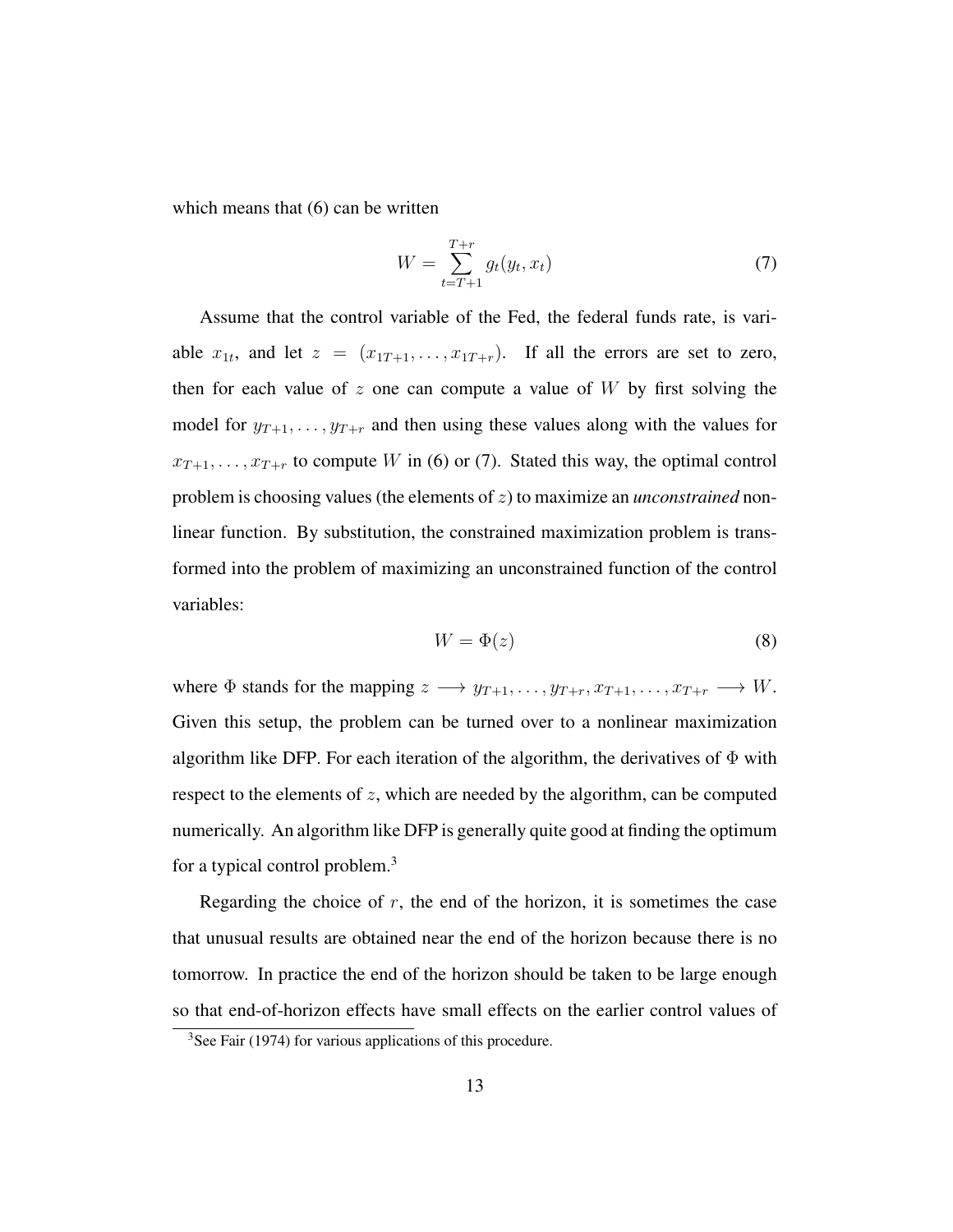interest. It will be assumed that this has been done in the following discussion. r should thus be thought of as much larger than the actual horizon of interest.

In practice the Fed would solve its control problem at the beginning of  $T+1$  and implement  $x_{1T+1}^*$ , the optimal value of the funds rate for period  $T+1$ . It could also announce its plans for periods after that:  $x_{1T+2}^*$ , ...,  $x_{1T+r}^*$ . In the deterministic case this would be it. The Fed would simply implement the optimal values for  $T + 2$  and beyond as the time came. To look ahead to the next section, however, the world is not deterministic, and in practice the economy in  $T + 1$  would not be what the Fed expected it to be when it solved its control problem. After period  $T + 1$  is over, the Fed at the beginning of  $T + 2$  could reoptimize. The optimal value for  $T + 2$  would no longer be the value it computed at the beginning of  $T + 1$ because the errors for  $T + 1$  would not in general be zero, which was what the Fed was assuming at the beginning of  $T + 1$ . The Fed could thus behave by solving a series of open-loop optimal control problems, one at the beginning of each new period.

Turn now to the RE case and assume that the agents know what the Fed is doing. It is still the case that one can compute a value of W given a value of  $z$ . The extra work in the RE case is that the EP method must be used in the solution of the model. For a given z the expectations would be computed first and then the model solved. The Fed would assume zero current and future errors when solving its control problem, as would the agents in computing their expectations. The DFP algorithm could still be used to find the optimal value of  $z$ , and this value would be consistent with the expectations of the agents.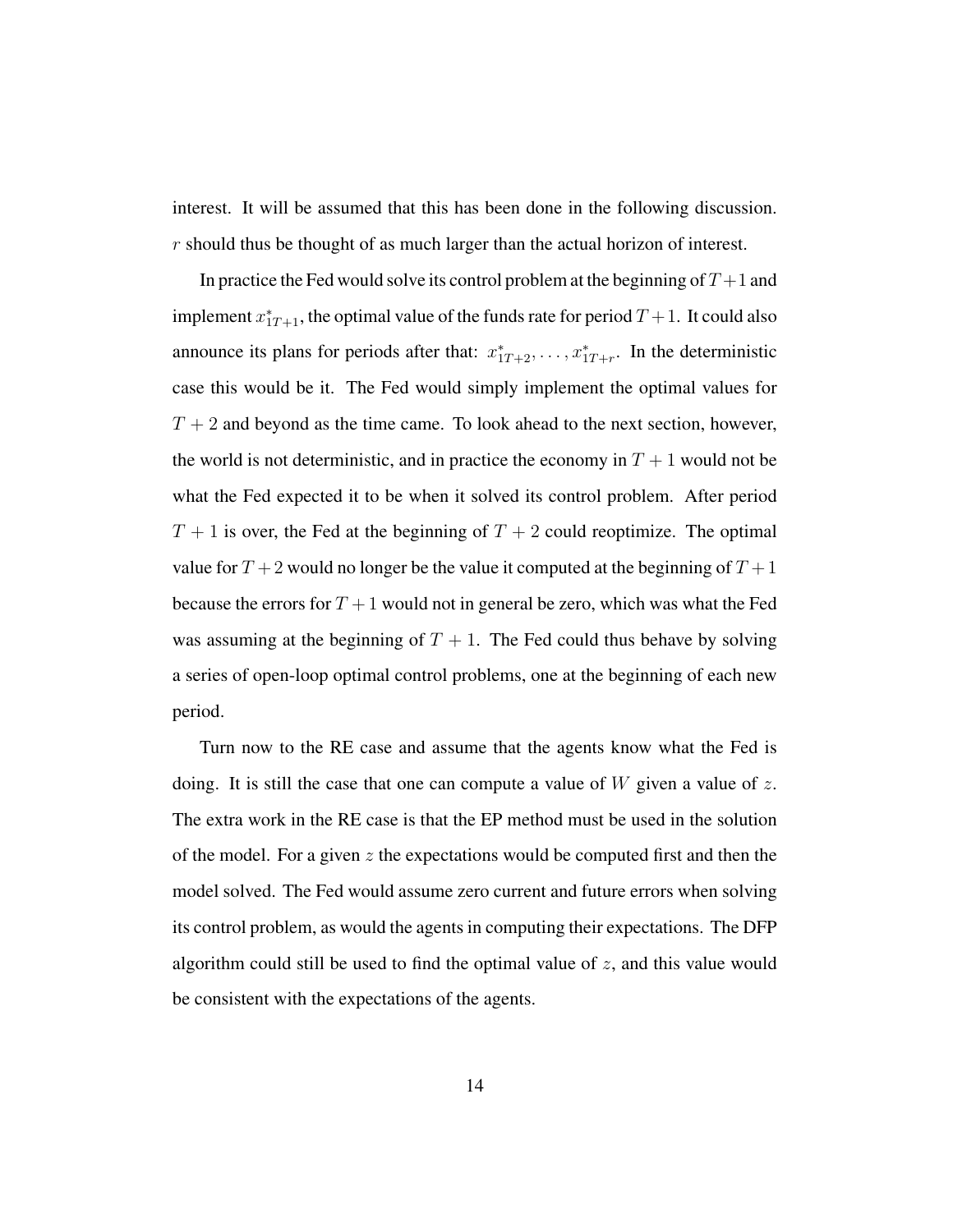#### 7 Stochastic Simulation and Optimal Control

Consider non RE models first. One trial is a draw of  $u^j_{T+1}, \ldots, u^j_T$  $T+r$ . At the beginning of  $T + 1$  the computed optimal value of z is not affected by the draws because the Fed assumes zero current and future errors.  $x_{1T+1}^*$  is implemented at the beginning of  $T + 1$ . The solution of the model for  $T + 1$  uses this value and the error draw for  $T + 1$ . Then at the beginning of  $T + 2$  the process is repeated, where the Fed uses the solution values of the endogenous variables for  $T + 1$  and the assumption of zero errors for  $T + 2$  and beyond.  $x_{1T+2}^*$  is implemented at the beginning of  $T + 2$ , and when the model is solved the error draw for  $T + 2$  is used. The optimal value of  $x_{1T+2}$  is different from what the Fed computed at the beginning of  $T + 1$  because the actual error draws for  $T + 1$  are not in general zero. This process is repeated  $r$  times. This is one trial, so each trial requires the solution of r optimal control problems. After  $J$  trials are preformed, the  $J$  values of each endogenous variable for each period can be used to compute variances. These variances would incorporate the optimal behavior of the Fed.

Now consider the RE case. Since agents also use zero current and future errors in computing their expectations, the expectations solved at the beginning of  $T + 1$ are the same as in the deterministic case since the optimal value of the control variable for  $T + 1$  is the same. Again, for each value of z tried by the algorithm, the EP method must be used. At the beginning of  $T + 2$  the process is repeated, just as in the non RE case, where the agents, along with the Fed, use the solution values of the endogenous variables for  $T + 1$ , which are affected by the error draw. The process is done  $r$  times, which is then one trial.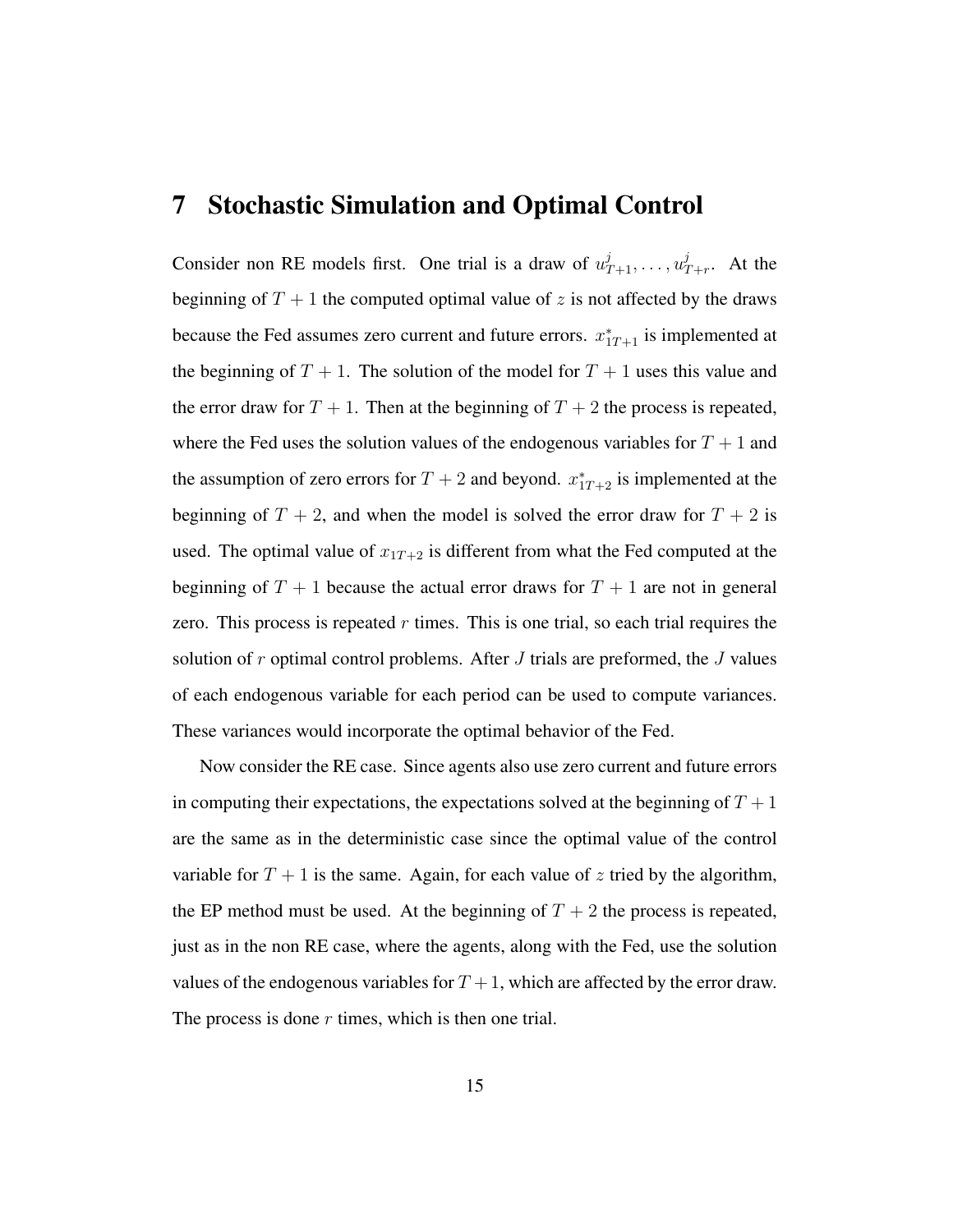The RE case is thus no different from the non RE case except that the EP method must be used each time  $W$  is computed. This is expensive, and various tricks would probably be needed in practice to lessen computational time.

### 8 An Example

The multicountry (MC) macroeconometric model in Fair (2004) is used for this example. The model has been updated for purposes of this paper—version dated April 27, 2012. The model is of the form (1) without any expectation variables, and it is estimated by 2SLS. The estimation periods begin in 1954 for the United States and 1962 for the other countries and go through the latest data at the time of the update. The model is quarterly, but some of the equations are estimated using annual data. There are 59 countries in the model.

There are 1,643 estimated equations in the MC model, of which 1,333 are bilateral trade share equations. For each estimated equation there are estimated residuals over the estimation period. Let  $\hat{u}_t$  denote the 1643-dimension vector of the estimated residuals for quarter  $t^4$ . Most of the estimation periods have the 1972:1–2009:4 period—152 quarters– in common, and these 152 observations on  $\hat{u}_t$  are used for the draws in the procedure discussed below.<sup>5</sup>

A baseline forecast was made for the 2012:1–2022:4 period using the MC model—44 quarters. This forecast is based on a particular set of exogenous variable

<sup>4</sup>For equations estimated using annual data, the error is put in the first quarter of the year with zeros in the other three quarters (which are never used).

<sup>&</sup>lt;sup>5</sup>If an estimation period does not include all of the 1972:1-2009:4 period, zero errors are used for the missing quarters.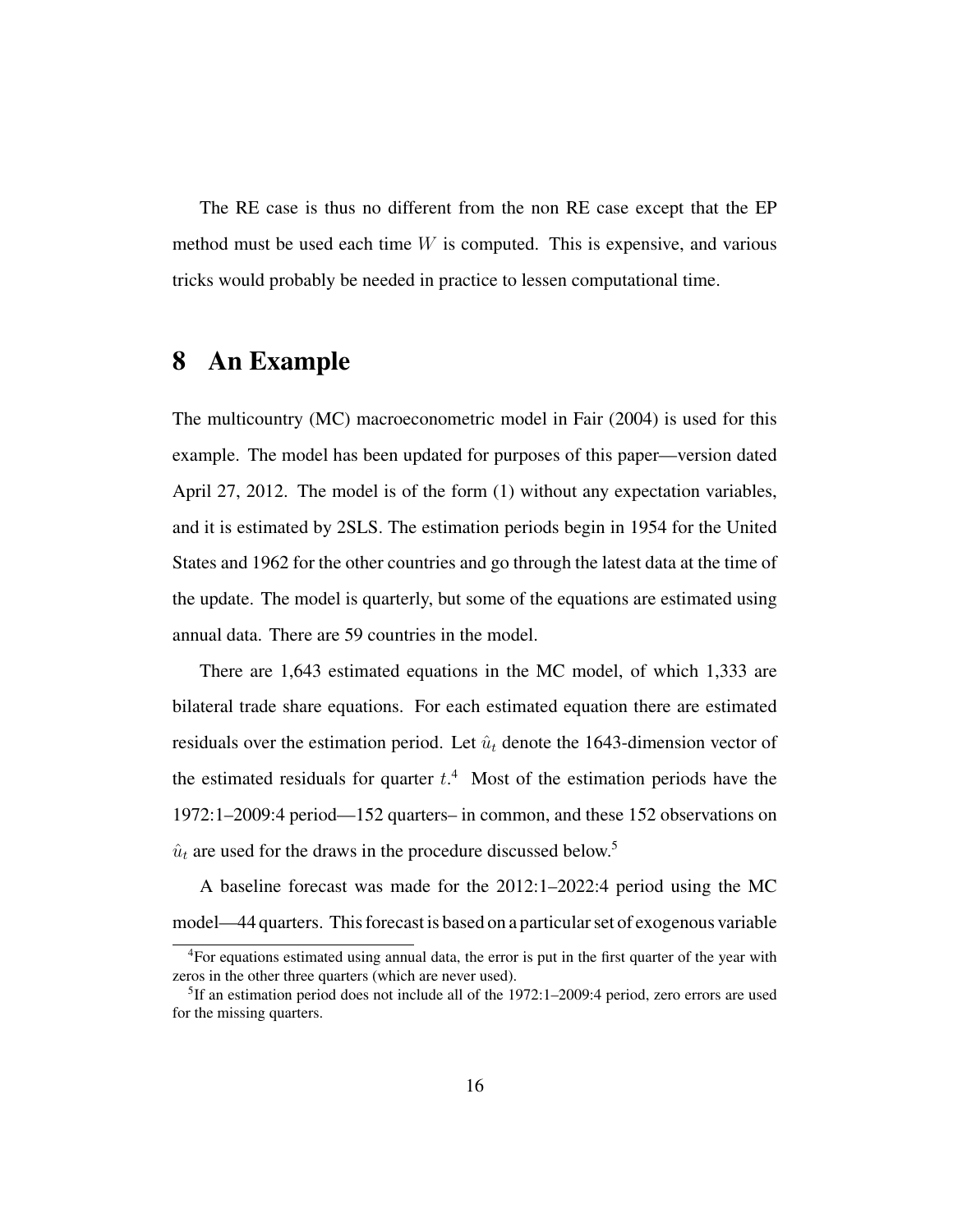values and zero error values. This yields a predicted value of each endogenous variable for each quarter. The interest here is estimating the uncertainty around each predicted value. Each trial of the stochastic simulation procedure is as follows. First, 44 error vectors are drawn with replacement from the 152 vectors of residuals, each with probability 1/152. (Each vector consists of 1,643 residuals.) Using these error vectors, one per quarter, the model is solved dynamically for the 2012:1– 2022:4 period. The same set of exogenous variable values is used as was used for the baseline forecast. The solution values are recorded. This is one trial. The procedure is then repeated, say,  $J$  times. This gives  $J$  values of each endogenous variable for each quarter, from which measures of dispersion can be computed.

Results are presented in Table 1. They are based on 500 trials. (There were no solution failures on any of the trials.) The measure of dispersion used in the table is as follows. Rank the  $J$  values of a given variable for a given quarter by size. Let  $m_r$  denote the value below which r percent of the values lie. The measure of dispersion is  $(m_{.8413} - m_{.1587})/2$ . For a normal distribution this is one standard error.

In the MC model there is an estimated interest rate rule for each major country, including the United States. Monetary policy is thus endogenous in the model. For the results in Table 1 errors were drawn for the interest rate rules except for the rule for the United States. For the United States the estimated rule without any errors was taken to be the exact rule that the Fed uses. When for a particular draw the rule called for a negative interest rate, zero was used instead.

Remember that the results in Table 1 are based on historical residuals between 1979 and 2009, i.e., historically observed uncertainty. The residuals are assumed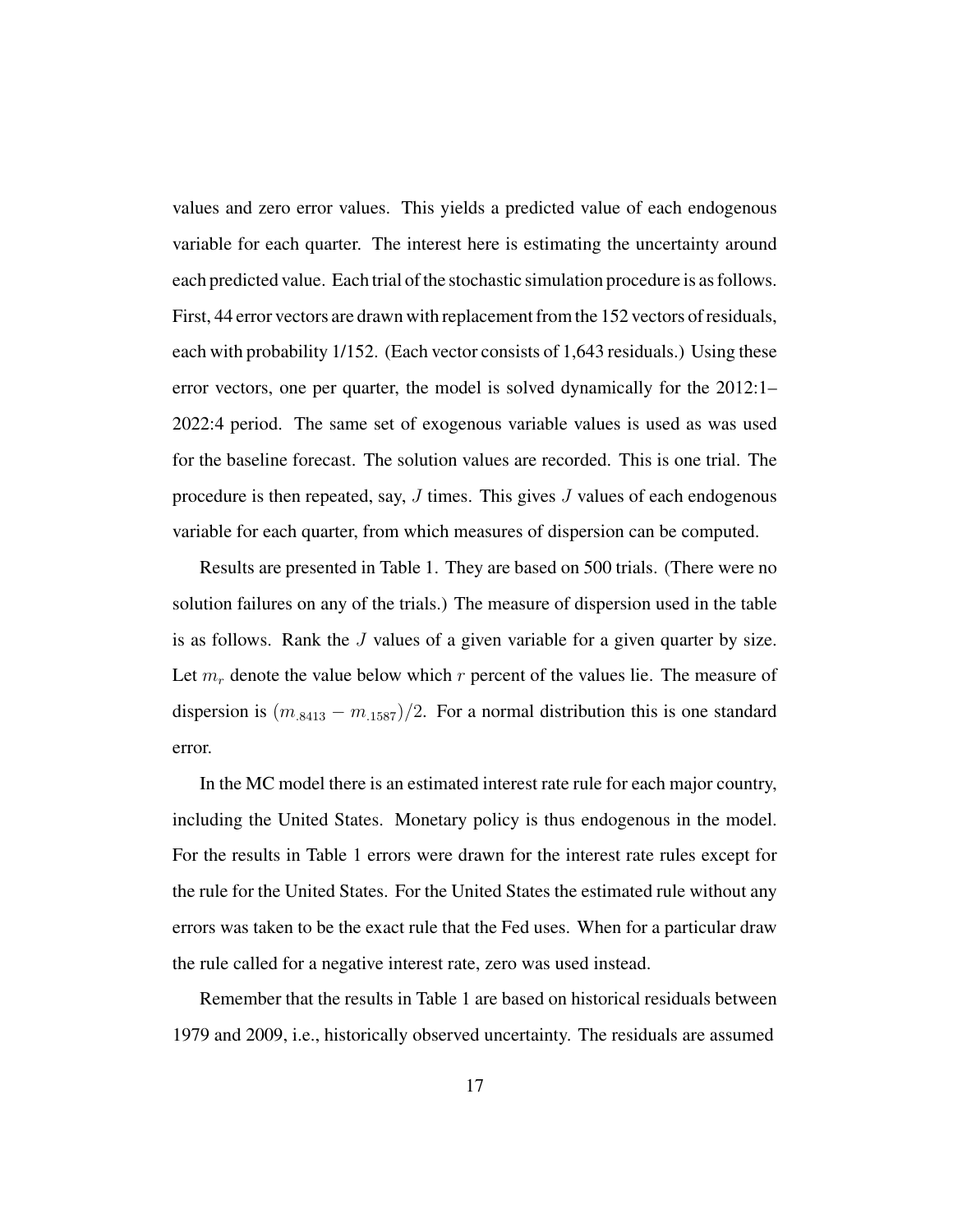| Values are in Percentage Points |      |      |      |      |      |
|---------------------------------|------|------|------|------|------|
| qtr                             | Y    | UR   | P    | D    | R    |
| 2012:1                          | 0.57 | 0.23 | 0.31 | 0.42 | 0.15 |
| 2012:2                          | 1.05 | 0.38 | 0.44 | 0.80 | 0.32 |
| 2012:3                          | 1.51 | 0.60 | 0.58 | 1.22 | 0.41 |
| 2012:4                          | 2.01 | 0.87 | 0.82 | 1.74 | 0.60 |
| 2013:1                          | 2.20 | 1.12 | 1.02 | 2.10 | 0.78 |
| 2013:2                          | 2.37 | 1.27 | 1.33 | 2.44 | 0.92 |
| 2013:3                          | 2.52 | 1.38 | 1.45 | 2.76 | 1.01 |
| 2013:4                          | 2.78 | 1.49 | 1.71 | 3.12 | 1.15 |
| 2014:4                          | 2.95 | 1.66 | 2.56 | 3.92 | 1.46 |
| 2015:4                          | 3.15 | 1.73 | 3.10 | 4.44 | 1.64 |
| 2016:4                          | 3.31 | 1.80 | 3.55 | 4.83 | 1.73 |
| 2022:4                          | 3.78 | 1.91 | 4.60 | 7.45 | 1.93 |

Table 1 Estimated Standard Errors of Forecasts Values are in Percentage Points

 $Y = \text{real GDP}$ 

 $UR =$  unemployment rate

 $P =$  GDP deflator

 $D =$  nominal federal debt/nominal GDP

 $R =$  three-month Treasury bill rate

to be iid since, as discussed in Section 2, serial correlation has been removed when necessary by estimating autoregressive error coefficients.

The estimated standard errors in Table 1 increase with the length of the horizon, as expected. After four quarters the standard errors are 2.01 for real GDP, 0.87 for the unemployment rate, 0.82 for the GDP deflator, 1.74 for the debt/GDP ratio, and 0.60 for the interest rate. After eight quarters the respective standard errors are 2.78, 1.49, 1.77, 3.12, and 1.15. Note that even though no errors are drawn for the Fed interest rate rule, there is still considerable variation in the interest rate as the Fed reacts to the shocks.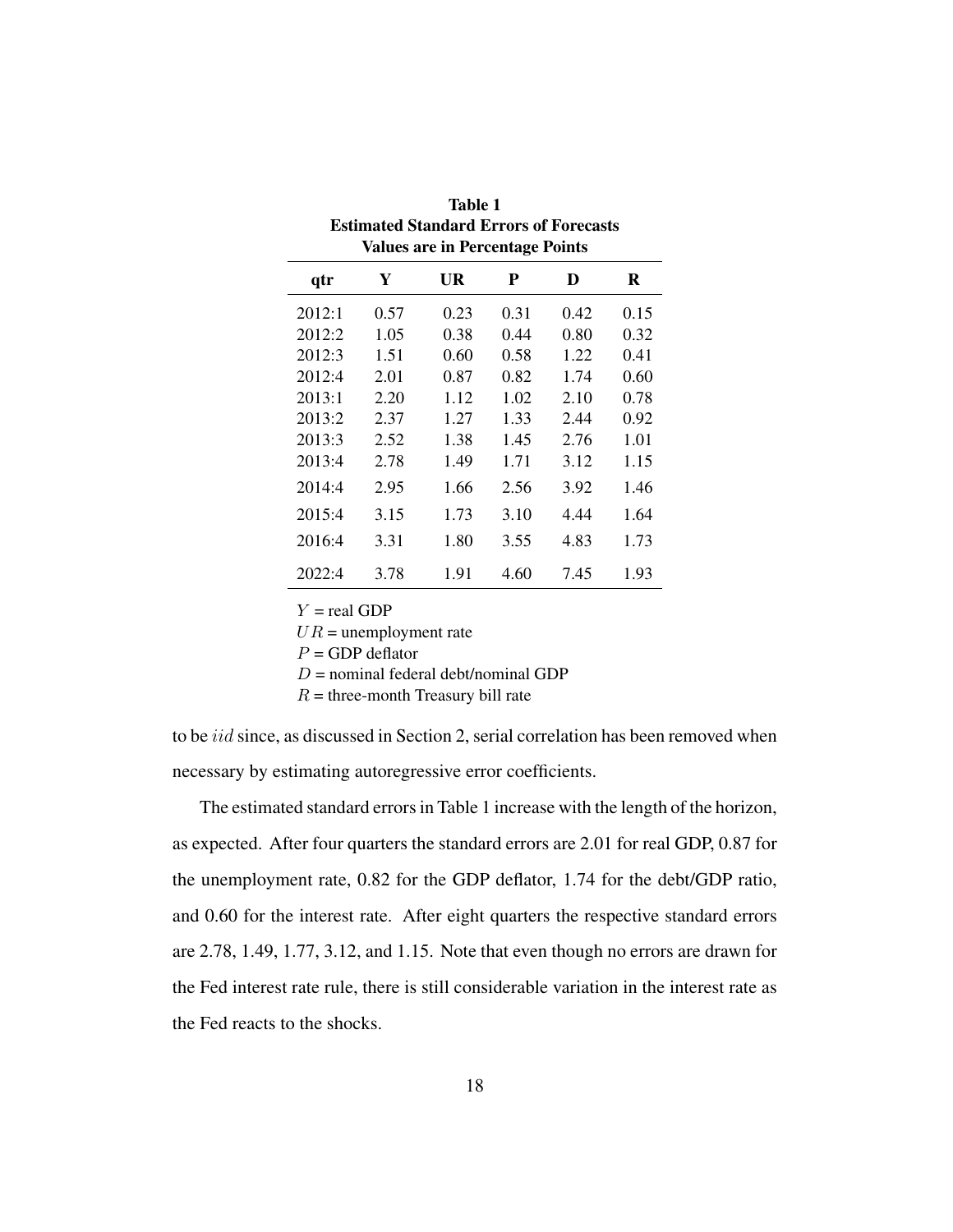The results in Table 1 are thus illustrative of what the Fed could report. Even though the MC model is large, the time taken per solution is modest, and the 500 trials for Table 1 took about 2 hours on a high-end laptop. The time would, of course, be larger if the model were a RE model or if optimal control problems were solved for each trial.

# 9 What Could the Fed Do In Practice?

An interest rate rule, as used in the MC model in the previous section, is likely too simple an explanation of Fed behavior. The solution of formal optimal control problems is likely too complicated. The following is something in between that the Fed might do that would allow uncertainty estimates to be computed.

First, the Fed must begin with a baseline forecast using a model. The model could, however, be subjectively adjusted by using non zero values of various current and future errors. Error values could be chosen to have the forecast from the model be what the Fed thinks is most likely. These error values would then be taken to be exogenous. This baseline forecast would include the Fed's chosen funds rate path.

Second, the Fed must have a way of drawing values of the errors in the model. This could be from a set of historically estimated residuals or from an assumed probability distribution with a computed covariance matrix.

The procedure could then be as follows. At the beginning of  $T + 1$  draw error vectors for  $T + 1$  through  $T + r$  and solve the model using these errors and the baseline path of the funds rate. The error values added would be on top of any of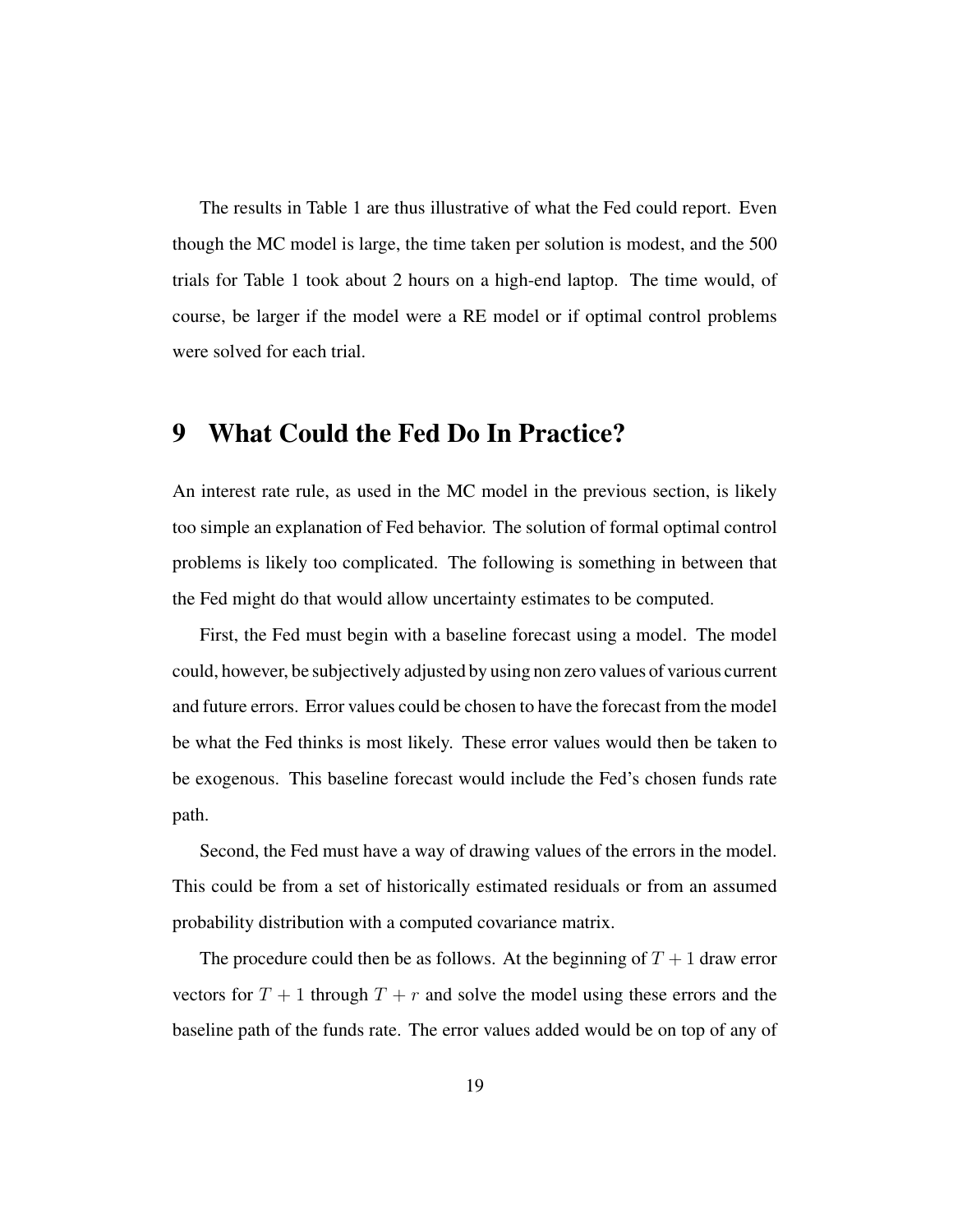the exogenous error values discussed above. If the model is an RE model, the EP or similar method would have to be used in the solution. This solution path will obviously differ from the baseline path, and it is likely that if this path actually occurred, the Fed would not pick the baseline funds-rate path. The next step is thus for the Fed to change the funds-rate path to be the one it would pick if the particular error draw occurred. This could possibly be done by hand, with a few iterations needed to find the desired path. Or possibly this could be turned over to an algorithm. At any rate, at the end the funds-rate path would be consistent (in the eyes of the Fed) with the particular error draws. This is one trial. Now do this  $J$  times and compute measures of uncertainty for the  $J$  values of each endogenous variable for each period and for the funds rate.

The Fed could also do this for more than one model and report more than one set of results. This is likely to be more informative than to try to average uncertainty estimates across models and report the averages.

A key advantage of a procedure like this is that there is a different funds-rate path for each set of error draws, namely a path appropriate to that particular set. The path could be chosen by a rule, by solving optimal control problems, or in the in between manner discussed above. It is obviously not appropriate to keep the baseline funds-rate path the same for each set of draws, and a key part of any reporting should be estimates of the variances of the future funds rates.

The Bank of Norway—Aastveit, Gerdrup, and Jore (2011a) and Gerdrup and Nicolaisen (2011b)—reports forecast densities. It has 221 models for forecasting GDP and 171 models for forecasting the CPI. Each model produces density forecasts, and these densities are then combined into one for each of the two variables.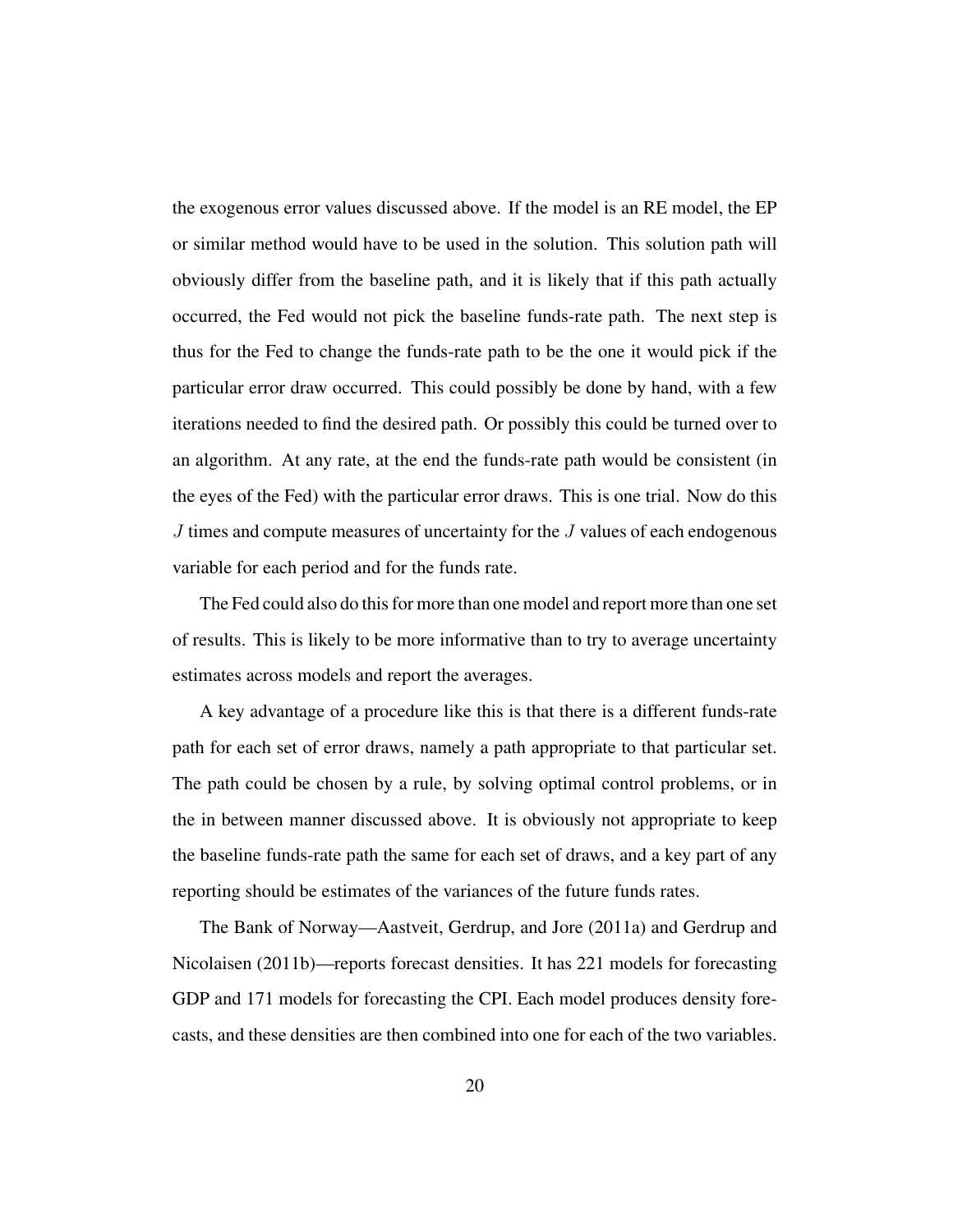The combined forecasts are then fed into a DSGE model (NEMO) for policy analysis. The policy analysis in NEMO is conditional on these forecasts and judgment. The density forecasts from the individual models are not affected by the policy rate, and so the procedure used by the Bank of Norway is not the same as the one recommended above. No single model is used in the analysis. The final density forecasts from NEMO are in part based on the individual model's density forecasts and in part on judgment. An alternative procedure would be to use a single model for the entire analysis, as outlined in this paper, but then report results from many different models. There would then be consistency within each model.

# 10 Conclusion

Using certainty equivalence, it is feasible to compute measures of dispersion using stochastic simulation. This can be done for large nonlinear simultaneous equations models, including those with rational expectations. It is also possible to incorporate optimal control behavior into the analysis. This framework, or an approximation to it, could be used by monetary authorities in reporting uncertainty estimates. The key ingredients needed are 1) a model, possibly subjectively adjusted, 2) a set of historically estimated errors for drawing or an estimated probability distribution of errors, and 3) a way of changing the optimal path of the interest rate when errors are drawn, either an interest rate rule, optimal control, or something in between. The Fed's current reporting is only of differences of opinions, which are not measures of dispersion of endogenous variable forecasts.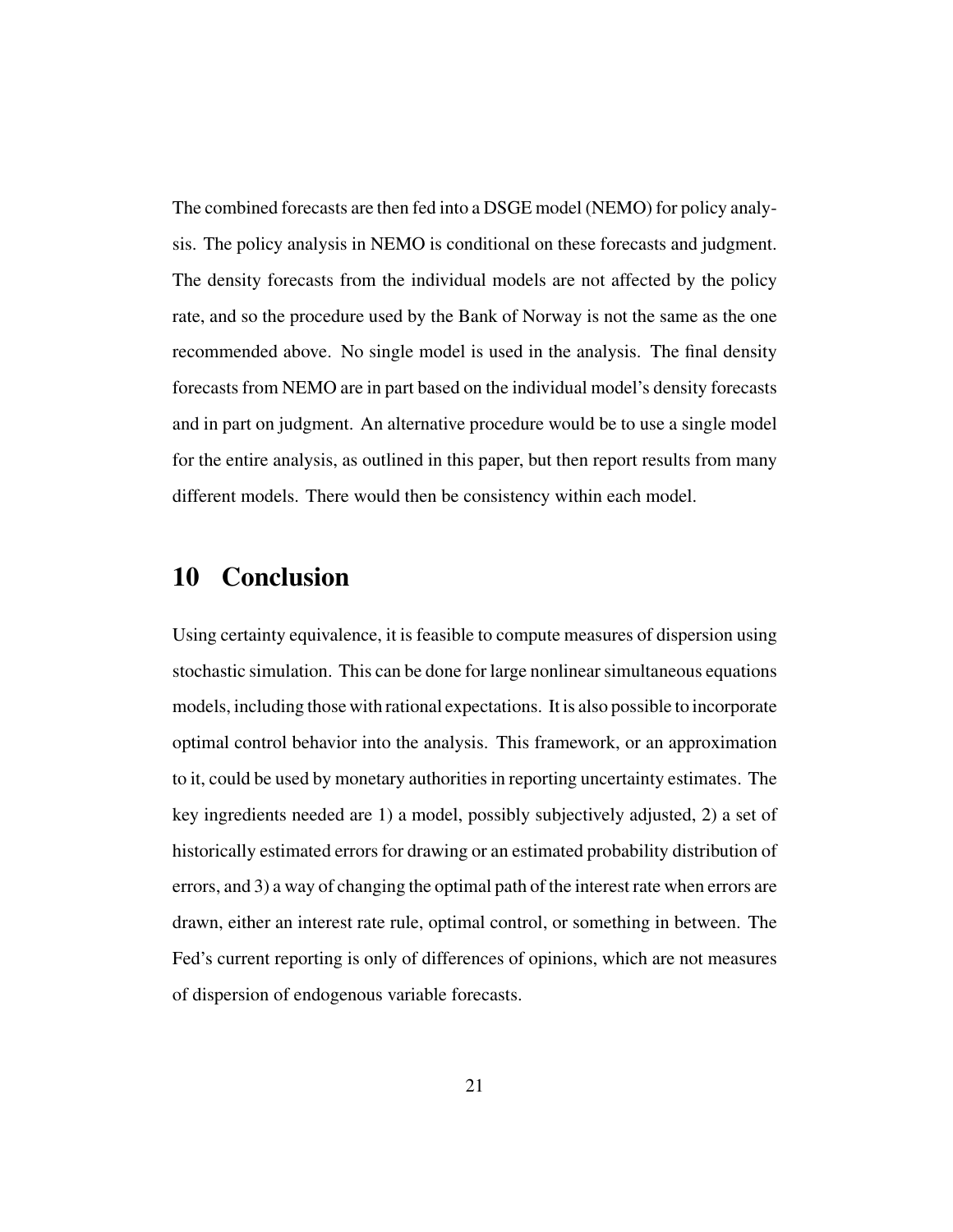# References

- [1] Aastveit, Knut Are, Karsten R. Gerdrup, and Anne Sofie Jore, 2011b, "Short-Term Forecasting of GDP and Inflation in Real-Time: Norges Bank's System for Averaging Models," Norges Bank, Staff Memo, No. 09.
- [2] Adelman, I., and F.L. Adelman, 1959, "The Dynamic Properties of the Klein-Goldberger Model," *Econometrica*, 27, 596–625.
- [3] Chow, Gregory C., 1975, *Analysis and Control of Dynamic Economic Systems*. New York: John Wiley & Sons.
- [4] Efron, B., 1979, "Bootstrap Methods: Another Look at the Jackknife," *The Annals of Statistics*, 7, 1–26.
- [5] Fair, Ray C., 1974, "On the Solution of Optimal Control Problems as Maximization Problems," *Annals of Economic and Social Measurement*, 3, 135– 154.
- [6] Fair, Ray C., 1993, "Testing the Rational Expectations Hypothesis in Macroeconometric Models," *Oxford Economic Papers*, 45, 169–190.
- [7] Fair, Ray C., 1994, *Testing Macroeconometric Models*, Cambridge, MA: Harvard University Press.
- [8] Fair, Ray C., 2003, "Optimal Control and Stochastic Simulation of Large Nonlinear Models with Rational Expectations," *Computational Economics*, 245–256.
- [9] Fair, Ray C., 2003, "Bootstrapping Macroeconomeric Models," *Studies in Nonlinear Dynamics & Econometrics*, Vol. 7, No. 4, Article 1. http://www.bepress.com/snde/vol7/iss4/art1.
- [10] Fair, Ray C., 2004, *Estimating How the Macroeconomy Works*. Cambridge, MA: Harvard University Press.
- [11] Fair, Ray C., and John B. Taylor, 1983, "Solution and Maximum Likelihood Estimation of Dynamic Rational Expectations Models," *Econometrica*, 51, 1169–1185.